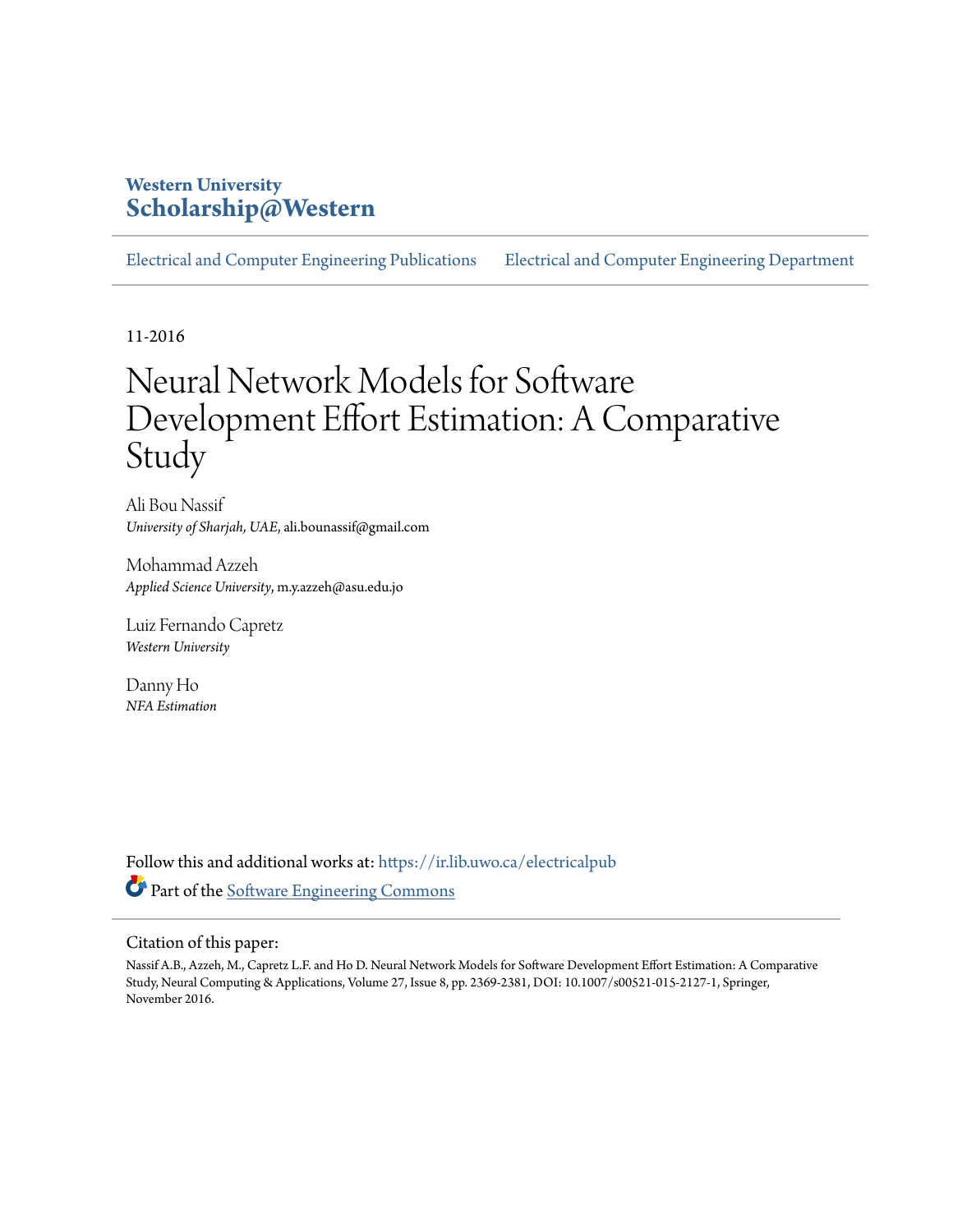# **Neural Network Models for Software Development Effort Estimation: A Comparative Study**

Ali Bou Nassif<sup>1,a</sup>, Mohammad Azzeh<sup>2,b</sup>, Luiz Fernando Capretz<sup>3,c</sup> and Danny Ho<sup>4,d</sup>

<sup>1</sup>Department of Electrical and Computer Engineering, University of Sharjah, Sharjah, UAE

<sup>2</sup>Department of Software Engineering, Applied Science University, Amman, Jordan, POBOX 166

<sup>3</sup>Department of Electrical and Computer Engineering, University of Western Ontario, London, ON, Canada

#### <sup>4</sup>NFA Estimation Inc., Richmond Hill, Ontario, Canada

<sup>a</sup>anassif@sharjah.ac.ae, <sup>b</sup>m.y.azzeh@asu.edu.jo, <sup>c</sup>lcapretz@uwo.ca, <sup>d</sup>danny@nfa-estimation.com

**Abstract:** Software development effort estimation (SDEE) is one of the main tasks in software project management. It is crucial for a project manager to efficiently predict the effort or cost of a software project in a bidding process, since overestimation will lead to bidding loss and underestimation will cause the company to lose money. Several SDEE models exist; machine learning models, especially neural network models, are among the most prominent in the field. In this study, four different neural network models – Multilayer Perceptron, General Regression Neural Network, Radial Basis Function Neural Network, and Cascade Correlation Neural Network – are compared with each other based on: (1) predictive accuracy centered on the Mean Absolute Error criterion, (2) whether such a model tends to overestimate or underestimate, and (3) how each model classifies the importance of its inputs. Industrial datasets from the International Software Benchmarking Standards Group (ISBSG) are used to train and validate the four models. The main ISBSG dataset was filtered and then divided into five datasets based on the productivity value of each project. Results show that the four models tend to overestimate in 80% of the datasets, and the significance of the model inputs varies based on the selected model. Furthermore, the Cascade Correlation Neural Network outperforms the other three models in the majority of the datasets constructed on the Mean Absolute Residual criterion.

**Keywords:** Software Development Effort Estimation; Neural Network Model; Multilayer Perceptron; General Regression Neural Network; Radial Basis Function Neural Network; Cascade Correlation Neural Network

## **1. Introduction**

 $\overline{a}$ 

Estimating the cost or the effort<sup>1</sup> to develop a software application is crucial in the early stages of the software development life cycle. Many practitioners or project managers are notorious for underestimating the actual cost of the software. According to the International Society of Parametric Analysis (ISPA) [1] and the Standish Group International [2]**,** two thirds of software projects fail to be delivered on time and within budget. The main two reasons behind software project failures are: (1) improper estimation in terms of project size, cost, and staff needed and (2) uncertainty of software and system requirements.

In the past three decades, different software cost estimation models have been developed [\[3\]](https://www.researchgate.net/publication/3189714_A_Systematic_Review_Of_Software_Development_Cost_Estimation_Studies?el=1_x_8&enrichId=rgreq-121515e73c0c79a875db36938266e4ff-XXX&enrichSource=Y292ZXJQYWdlOzI4NDI0MzIyMDtBUzoyOTg1NjAxMzU0MTc4NjdAMTQ0ODE5MzY5MTc3OA==). The techniques that software cost predictors<sup>2</sup> use, fall into three main groups [\[4\]](https://www.researchgate.net/publication/221024116_A_comparison_of_case-based_reasoning_approaches?el=1_x_8&enrichId=rgreq-121515e73c0c79a875db36938266e4ff-XXX&enrichSource=Y292ZXJQYWdlOzI4NDI0MzIyMDtBUzoyOTg1NjAxMzU0MTc4NjdAMTQ0ODE5MzY5MTc3OA==). These groups are:

- 1. Expert Judgment: In this group, the software project predictor uses his or her expertise to predict the effort of such projects [\[5\]](https://www.researchgate.net/publication/222516376_Forecasting_of_software_development_work_effort_Evidence_on_expert_judgement_and_formal_models?el=1_x_8&enrichId=rgreq-121515e73c0c79a875db36938266e4ff-XXX&enrichSource=Y292ZXJQYWdlOzI4NDI0MzIyMDtBUzoyOTg1NjAxMzU0MTc4NjdAMTQ0ODE5MzY5MTc3OA==). The expertise of the estimator is based on the problem domain, as well as on his or her familiarity with similar and historical projects.
- 2. Algorithmic (a.k.a. Parametric) Models: These models include COCOMO [\[6\]](https://www.researchgate.net/publication/284543783_Software_Engineering_Economics?el=1_x_8&enrichId=rgreq-121515e73c0c79a875db36938266e4ff-XXX&enrichSource=Y292ZXJQYWdlOzI4NDI0MzIyMDtBUzoyOTg1NjAxMzU0MTc4NjdAMTQ0ODE5MzY5MTc3OA==), SEER-SEM [7], and SLIM [8]. This group was very popular in the last three decades. Software size is the main input of these models

 $1$  The terms software cost and software effort are used interchangeably in this study

<sup>&</sup>lt;sup>2</sup> The terms software cost estimation and software cost prediction are used interchangeably in this study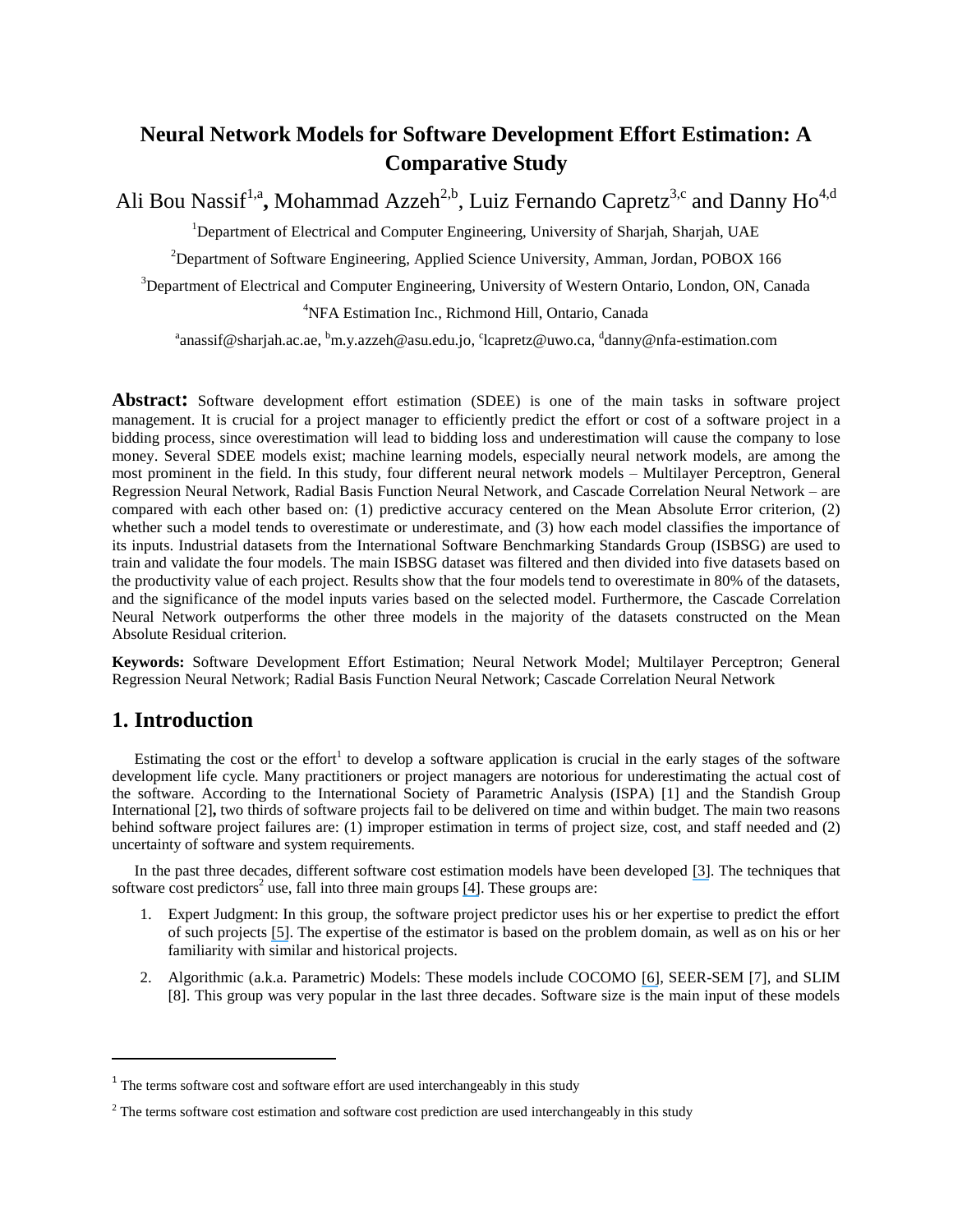and the unit of software size is usually Function Points (FP) or Source Lines Of Code (SLOC). Linear and non-linear regression equations can be used in the algorithmic models.

3. Machine Learning: Machine learning has gained popularity in cost estimation predictive models. These models can be standalone models or models that work in conjunction with algorithmic models. Examples of standalone models include [\[9\]](https://www.researchgate.net/publication/220199190_A_fuzzy_logic_model_for_predicting_the_development_effort_of_short_scale_programs_based_upon_two_independent_variables?el=1_x_8&enrichId=rgreq-121515e73c0c79a875db36938266e4ff-XXX&enrichSource=Y292ZXJQYWdlOzI4NDI0MzIyMDtBUzoyOTg1NjAxMzU0MTc4NjdAMTQ0ODE5MzY5MTc3OA==) in fuzzy logic, [10] [\[11\]](https://www.researchgate.net/publication/234117276_Estimating_Software_Effort_Using_an_ANN_Model_Based_on_Use_Case_Points?el=1_x_8&enrichId=rgreq-121515e73c0c79a875db36938266e4ff-XXX&enrichSource=Y292ZXJQYWdlOzI4NDI0MzIyMDtBUzoyOTg1NjAxMzU0MTc4NjdAMTQ0ODE5MzY5MTc3OA==) in neural networks. Examples of non-standalone models include [12] [13] [14] in fuzzy logic and [15] [\[16\]](https://www.researchgate.net/publication/259759853_A_Hybrid_Intelligent_Model_for_Software_Cost_Estimation?el=1_x_8&enrichId=rgreq-121515e73c0c79a875db36938266e4ff-XXX&enrichSource=Y292ZXJQYWdlOzI4NDI0MzIyMDtBUzoyOTg1NjAxMzU0MTc4NjdAMTQ0ODE5MzY5MTc3OA==) in neuro-fuzzy.

There are some advantages of using non-parametric models over parametric models. These include:

• The relationship between the output and the input in parametric models is sometimes linear or nonlinear as the case in COCOMO. Although nonlinear models are more realistic in the world of software effort estimation, these nonlinearities are restricted to one or two equations in parametric models such as the case in Basic COCOMO and Intermediate COCOMO. However, non-parametric models, are linear, as well as, nonlinear models, that can map input to output without any restrictions.

• Parametric models are more sensitive to the nature of data distribution such as Gaussian distribution.

• In parametric models, the number of parameters is fixed. However, in non-parametric models, the number of parameters grow with training data.

• In order to use a specific parametric model (e.g. COCOMO), the model inputs (parameters and cost drivers of a project) must be known in advance. However, non-parametric models, such as Artificial Neural Network (ANN) models, can handle different number and types of inputs.

There are different algorithms available to train ANN models. The most popular one is the backpropagation algorithm that uses gradient descent in supervised learning. The algorithm calculates the gradient of a loss function with respect to all the weights in the network. The gradient is fed to the optimization method which in turn uses it to update the weights, in an attempt to minimize the loss function. Another training algorithm is the conjugate gradient algorithm [\[27\]](https://www.researchgate.net/publication/222482794_Moller_MF_A_Scaled_Conjugate_Gradient_Algorithm_For_Fast_Supervised_Learning_Neural_Networks_6_525-533?el=1_x_8&enrichId=rgreq-121515e73c0c79a875db36938266e4ff-XXX&enrichSource=Y292ZXJQYWdlOzI4NDI0MzIyMDtBUzoyOTg1NjAxMzU0MTc4NjdAMTQ0ODE5MzY5MTc3OA==) which uses the gradient during the backward propagation of errors through the network.

There is no unanimous agreement among researchers that any of the above groups works perfectly in all situations [\[17\]](https://www.researchgate.net/publication/220300696_Software_development_cost_estimation_approaches_-_A_survey?el=1_x_8&enrichId=rgreq-121515e73c0c79a875db36938266e4ff-XXX&enrichSource=Y292ZXJQYWdlOzI4NDI0MzIyMDtBUzoyOTg1NjAxMzU0MTc4NjdAMTQ0ODE5MzY5MTc3OA==). However, as mentioned above, machine learning models, especially neural network models, have gained a lot of popularity in this field [\[18\]](https://www.researchgate.net/publication/220609785_Systematic_literature_review_of_machine_learning_based_software_development_effort_estimation_models?el=1_x_8&enrichId=rgreq-121515e73c0c79a875db36938266e4ff-XXX&enrichSource=Y292ZXJQYWdlOzI4NDI0MzIyMDtBUzoyOTg1NjAxMzU0MTc4NjdAMTQ0ODE5MzY5MTc3OA==). As discussed in the Background and Related Work Section (Section 2), several types of neural network models have been used to predict the effort of software projects. These types are Multilayer Perceptron (MLP), General Regression Neural Network (GRNN), Radial Basis Function Neural Network (RBFNN), and Cascade Correlation Neural Network (CCNN). The main limitation of implementing these models is that there is no consensus on which model is the best. For instance, Nassif et al. [\[10\]](https://www.researchgate.net/publication/233823984_Towards_an_early_software_estimation_using_log-linear_regression_and_a_multilayer_perceptron_model?el=1_x_8&enrichId=rgreq-121515e73c0c79a875db36938266e4ff-XXX&enrichSource=Y292ZXJQYWdlOzI4NDI0MzIyMDtBUzoyOTg1NjAxMzU0MTc4NjdAMTQ0ODE5MzY5MTc3OA==) found that the MLP model excels when small-sized projects are being used. C. Lopez-Martin [\[19\]](https://www.researchgate.net/publication/220372156_Applying_a_general_regression_neural_network_for_predicting_development_effort_of_short-scale_programs?el=1_x_8&enrichId=rgreq-121515e73c0c79a875db36938266e4ff-XXX&enrichSource=Y292ZXJQYWdlOzI4NDI0MzIyMDtBUzoyOTg1NjAxMzU0MTc4NjdAMTQ0ODE5MzY5MTc3OA==) found that the GRNN model surpasses multiple linear regression and fuzzy logic models. In other studies, C. Lopez-Martin [\[20\]](https://www.researchgate.net/publication/277576988_Predictive_accuracy_comparison_between_neural_networks_and_statistical_regression_for_development_effort_of_software_projects?el=1_x_8&enrichId=rgreq-121515e73c0c79a875db36938266e4ff-XXX&enrichSource=Y292ZXJQYWdlOzI4NDI0MzIyMDtBUzoyOTg1NjAxMzU0MTc4NjdAMTQ0ODE5MzY5MTc3OA==) showed that the RBFNN model outperforms the MLP and the GRNN models. The CCNN was only applied in one study regarding software development effort estimation and it was found to outperform the multiple linear regression model [\[21\]](https://www.researchgate.net/publication/233824016_Software_Effort_Estimation_in_the_Early_Stages_of_the_Software_Life_Cycle_Using_a_Cascade_Correlation_Neural_Network_Model?el=1_x_8&enrichId=rgreq-121515e73c0c79a875db36938266e4ff-XXX&enrichSource=Y292ZXJQYWdlOzI4NDI0MzIyMDtBUzoyOTg1NjAxMzU0MTc4NjdAMTQ0ODE5MzY5MTc3OA==).

There are three main reasons behind the inconsistency in the performance of the above models. (1) The datasets used in the model evaluation were different in each model. This is a main issue because the performance of such a model might be superior based on one dataset but it could be inferior based on other datasets. (2) Another main issue is the performance criteria used in the evaluation process. For instance, the predictive accuracy of a model can be remarkable on one criterion such as the Mean Magnitude of Relative Error (MMRE) but could be detrimental based on another criterion such as the Mean Absolute Residual (MAR). (3) The experimental and methodology setup might be different.

To address the above limitations, we carried out this research to compare four different neural network models named MLP, GRNN, RBFNN, and CCNN for a software development effort estimation using the same datasets and the same performance accuracy criterion. The datasets used in this study are industrial datasets from the International Software Benchmarking Standards Group (ISBSG) [22]. The performance accuracy criterion used is the MAR since other criteria such as MMRE are considered biased and not recommended in the evaluation of software cost estimation models [\[23\]](https://www.researchgate.net/publication/235948194_Evaluating_prediction_systems_in_software_project_estimation?el=1_x_8&enrichId=rgreq-121515e73c0c79a875db36938266e4ff-XXX&enrichSource=Y292ZXJQYWdlOzI4NDI0MzIyMDtBUzoyOTg1NjAxMzU0MTc4NjdAMTQ0ODE5MzY5MTc3OA==). The description of the datasets and the performance evaluation criterion will be discussed in Sections 3 and 4, respectively. In particular, we raise the following research questions:

RQ1: Which of the above neural network models (MLP, GRNN, RBFNN, and CRNN) has the lowest MAR?

In software estimation models, the prediction accuracy is inversely proportional to the MAR. This indicates that models with the highest accuracy have the lowest MAR.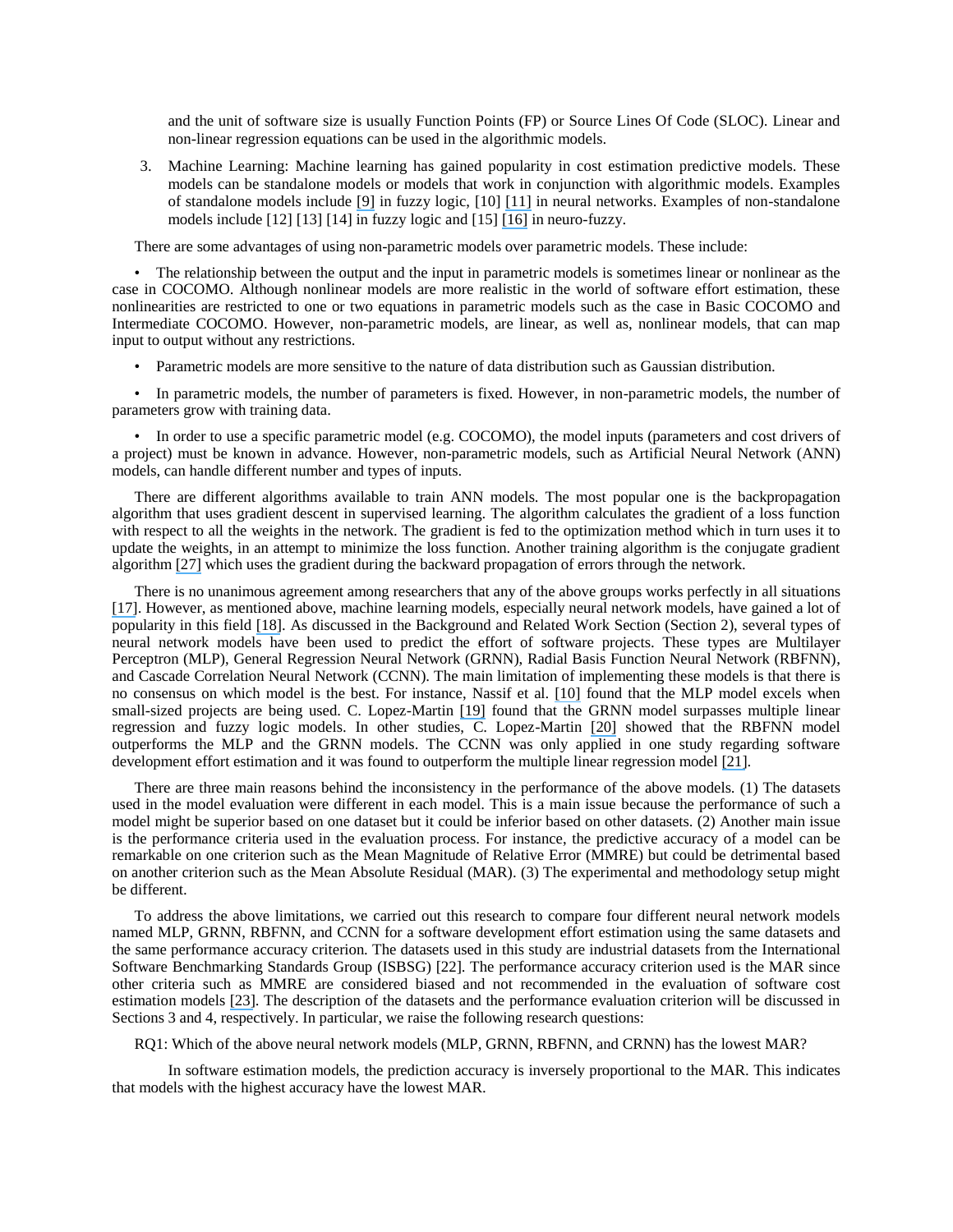RQ2: Which neural network model tends to overestimate and which tends to underestimate?

Overestimation and underestimation are side effects of improper estimation. We will test if a model overestimates or underestimates based on the comparison between the actual and the estimated efforts. Higher estimated efforts indicate that a model is overestimating. Likewise, lower estimated efforts is an indication of underestimation.

RQ3: Does the significance of model inputs vary from model to model?

Although software size is the most significant input in software cost estimation models, and this was used as a sole input in some models, M. Kassab [24] [\[25\]](https://www.researchgate.net/publication/221236387_Non-Functional_Requirements_Size_Measurement_Method_NFSM_with_COSMIC-FFP?el=1_x_8&enrichId=rgreq-121515e73c0c79a875db36938266e4ff-XXX&enrichSource=Y292ZXJQYWdlOzI4NDI0MzIyMDtBUzoyOTg1NjAxMzU0MTc4NjdAMTQ0ODE5MzY5MTc3OA==) showed that other inputs, such as non-functional requirements, can increase the software development effort by 100%. We will check if the importance of such input is different in different models.

This paper is structured as follows: Section 2 provides an overview of background and related work. Section 3 explains the datasets used in this study. Section 4 presents the performance evaluation criteria. Section 5 discusses the models training and testing, and gives the results of the comparison of neural network models. In Section 6, we discuss the results and answer the research questions. Section 7 lists some threats to validity, and lastly Section 8 concludes the paper and suggests future work.

## **2. Background and Related Work**

Wen et al. [\[18\]](https://www.researchgate.net/publication/220609785_Systematic_literature_review_of_machine_learning_based_software_development_effort_estimation_models?el=1_x_8&enrichId=rgreq-121515e73c0c79a875db36938266e4ff-XXX&enrichSource=Y292ZXJQYWdlOzI4NDI0MzIyMDtBUzoyOTg1NjAxMzU0MTc4NjdAMTQ0ODE5MzY5MTc3OA==) conducted a systematic literature review on machine learning based on SDEE between 1991 and 2010 and concluded that machine learning models are promising in the field of SDEE. Furthermore, the review showed that artificial neural network models are ranked second based on the number of selected publications.

An Artificial Neural Network (ANN) is a network that is comprised of nodes or artificial neurons that imitate the biological neurons [26]. ANN networks map an input to an output using linear or non-linear functions based on the nature of the problem and can be used as classifiers or regression. In SDEE, ANN models are used to solve a regression problem. Feed-forward networks are very popular in ANN where the flow of information is always from input to output. An ANN is usually composed of an input layer, hidden layer, and output layer. When an ANN model is used to predict the effort of a software project, the input layer is composed of nodes such as software size, programming language, programmer experience, etc. The middle layer contains a certain number of neurons, and each has a weight. The output layer contains one node that is the predicted effort. The output of a node is defined based on an activation function. This is represented mathematically in Equation (1). In the next subsections we will discuss the four types of neural networks that are used in our study.

$$
y(t) = f\left[\sum_{i=1}^{n} w_i x_i - w_0\right].
$$
 (1)

where  $x_i$  are neuron inputs,  $w_i$  are the weights and  $f$ [.] is the activation function.

#### *2.1 Multilayer Perceptron (MLP)*

An MLP is a feed-forward typed artificial neural network model that has one input layer, at least one hidden layer, and one output layer. Each neuron of the input layer represents an input vector. If a network is only composed of an input layer and an output layer (no hidden layer), then the name of the network becomes Perceptron. In general, for an MLP network, a non-linear activation function is used in the neurons of the hidden layer. On the contrast, a linear activation function is usually used in the output layer. The number of the neurons in the hidden layer varies based on the number of input neurons and the type of the training algorithm used. One of the popular training algorithms is the backpropagation algorithm which is a type of gradient decent algorithm. Another algorithm that can be used to train a MLP network is the conjugate gradient algorithm [\[27\]](https://www.researchgate.net/publication/222482794_Moller_MF_A_Scaled_Conjugate_Gradient_Algorithm_For_Fast_Supervised_Learning_Neural_Networks_6_525-533?el=1_x_8&enrichId=rgreq-121515e73c0c79a875db36938266e4ff-XXX&enrichSource=Y292ZXJQYWdlOzI4NDI0MzIyMDtBUzoyOTg1NjAxMzU0MTc4NjdAMTQ0ODE5MzY5MTc3OA==). In this study, we used the conjugate gradient algorithm because of the advantages it provides over the backpropagation algorithm [\[27\]](https://www.researchgate.net/publication/222482794_Moller_MF_A_Scaled_Conjugate_Gradient_Algorithm_For_Fast_Supervised_Learning_Neural_Networks_6_525-533?el=1_x_8&enrichId=rgreq-121515e73c0c79a875db36938266e4ff-XXX&enrichSource=Y292ZXJQYWdlOzI4NDI0MzIyMDtBUzoyOTg1NjAxMzU0MTc4NjdAMTQ0ODE5MzY5MTc3OA==). Figure 1 shows the diagram of a MLP network that has five input vectors, seven neurons and one output.

MLP networks are among the most used neural network models in SDEE [\[28\]](https://www.researchgate.net/publication/223289556_Baek_S_An_empirical_validation_of_a_neural_network_model_for_software_effort_estimation_Expert_System_with_Applications_35_929-937?el=1_x_8&enrichId=rgreq-121515e73c0c79a875db36938266e4ff-XXX&enrichSource=Y292ZXJQYWdlOzI4NDI0MzIyMDtBUzoyOTg1NjAxMzU0MTc4NjdAMTQ0ODE5MzY5MTc3OA==). These MLP models are evaluated by their comparison with multiple linear regression models based on performance evaluation criteria such as MMRE.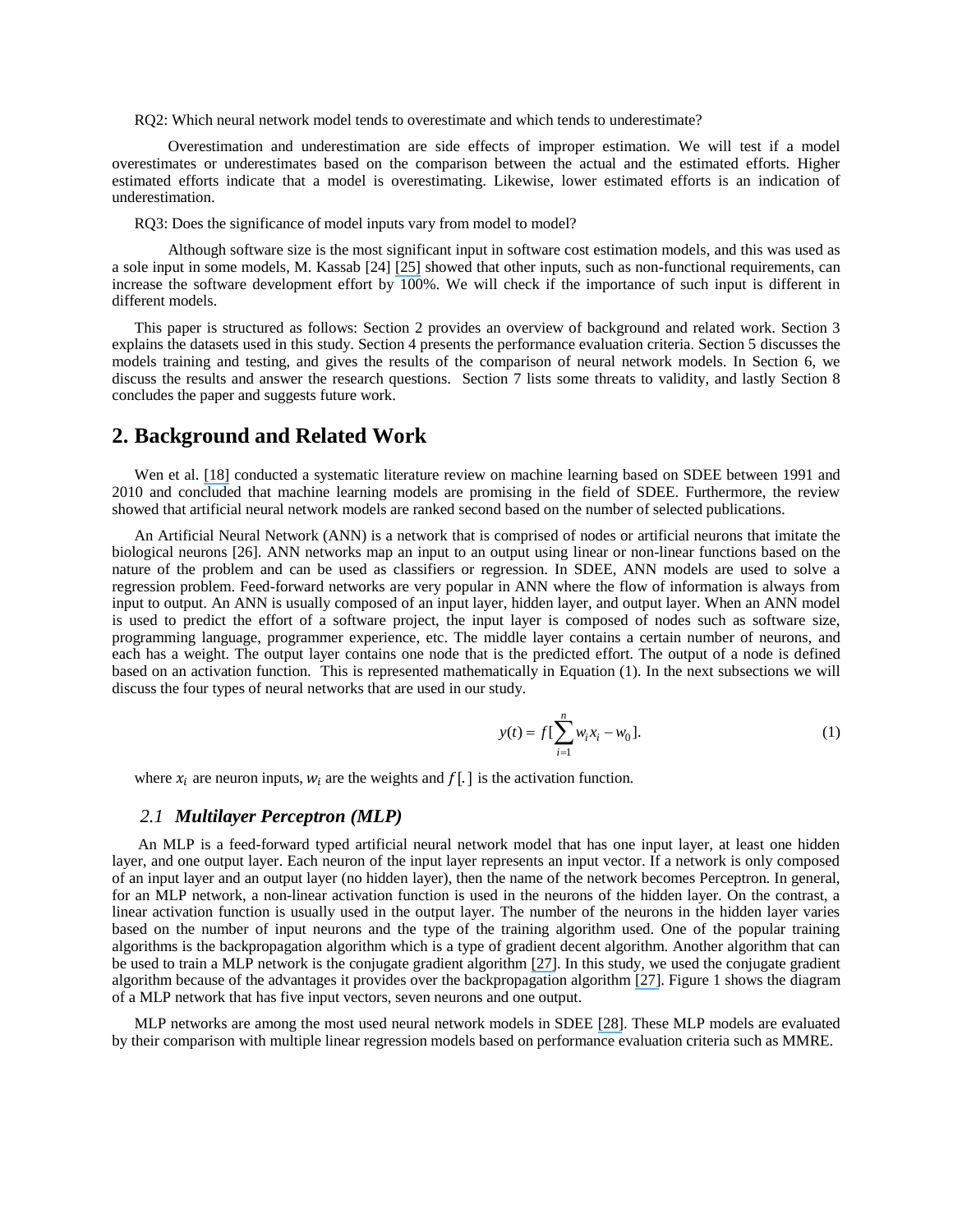#### *2.2 Radial Basis Function Neural Network (RBFNN)*

A RBFNN was first introduced in 1988 by Broomhead and Lowe [\[29\]](https://www.researchgate.net/publication/233784945_Multivariable_Functional_Interpolation_and_Adaptive_Networks?el=1_x_8&enrichId=rgreq-121515e73c0c79a875db36938266e4ff-XXX&enrichSource=Y292ZXJQYWdlOzI4NDI0MzIyMDtBUzoyOTg1NjAxMzU0MTc4NjdAMTQ0ODE5MzY5MTc3OA==). An RBFNN network is a feed-forward network composed of three layers: an input layer, a hidden layer with a non-linear RBF activation function, and a linear output layer. Figure 2 shows the diagram of the RBFNN network.



Figure 1: Multilayer Perceptron Model Figure 2: Radial Basis Function Neural Network [5]

An RBFNN network mainly uses the Gaussian function and it depends on the distance from its center  $C_i$  to the input *X*. Each RBF function has a radius called spread and is denoted by " $\sigma$ ". The spread might be different for each neuron. The mathematical representation of the RBF function is shown in Equation (2):

$$
f(x) = \exp(-\frac{\|X - C_i\|^2}{2\sigma_i^2}).
$$
 (2)

Where *Ci* is the center and  $\sigma_i$  is the spread of the *i*<sup>th</sup> neuron in the hidden layer. The distance between the centre and *X* is usually an Euclidean distance. RBFNN models are much easier to be designed and trained than other neural networks. Furthermore, RBFNN models are less sensitive to noise and faster than other neural networks.

RBFNN is one of neural network models that has been used in SDEE. Lopez-Martin [\[20\]](https://www.researchgate.net/publication/277576988_Predictive_accuracy_comparison_between_neural_networks_and_statistical_regression_for_development_effort_of_software_projects?el=1_x_8&enrichId=rgreq-121515e73c0c79a875db36938266e4ff-XXX&enrichSource=Y292ZXJQYWdlOzI4NDI0MzIyMDtBUzoyOTg1NjAxMzU0MTc4NjdAMTQ0ODE5MzY5MTc3OA==) identified ten studies that used RBFNN in SDEE. The main limitations of the RBFNN software effort estimation models identified by Lopez-Martin [\[20\]](https://www.researchgate.net/publication/277576988_Predictive_accuracy_comparison_between_neural_networks_and_statistical_regression_for_development_effort_of_software_projects?el=1_x_8&enrichId=rgreq-121515e73c0c79a875db36938266e4ff-XXX&enrichSource=Y292ZXJQYWdlOzI4NDI0MzIyMDtBUzoyOTg1NjAxMzU0MTc4NjdAMTQ0ODE5MzY5MTc3OA==) are:

- The majority of these models use MMRE as an evaluation criterion, which is considered biased and not recommended as stated by Shepperd and MacDonell [\[23\]](https://www.researchgate.net/publication/235948194_Evaluating_prediction_systems_in_software_project_estimation?el=1_x_8&enrichId=rgreq-121515e73c0c79a875db36938266e4ff-XXX&enrichSource=Y292ZXJQYWdlOzI4NDI0MzIyMDtBUzoyOTg1NjAxMzU0MTc4NjdAMTQ0ODE5MzY5MTc3OA==).
- Most of these models did not use statistical tests to validate their models and this process is very important [\[30\]](https://www.researchgate.net/publication/220851908_Why_comparative_effort_prediction_studies_may_be_invalid?el=1_x_8&enrichId=rgreq-121515e73c0c79a875db36938266e4ff-XXX&enrichSource=Y292ZXJQYWdlOzI4NDI0MzIyMDtBUzoyOTg1NjAxMzU0MTc4NjdAMTQ0ODE5MzY5MTc3OA==).
- Most of these models did not report the parameters of the RBFNN, and some reported but without any justification.

#### *2.3 General Regression Neural Network (GRNN)*

The GRNN is a type of neural network that was proposed by Specht [\[31\]](https://www.researchgate.net/publication/239731196_A_General_Regression_Neural_Network?el=1_x_8&enrichId=rgreq-121515e73c0c79a875db36938266e4ff-XXX&enrichSource=Y292ZXJQYWdlOzI4NDI0MzIyMDtBUzoyOTg1NjAxMzU0MTc4NjdAMTQ0ODE5MzY5MTc3OA==). A GRNN network applies regression on continuous output variables. An GRNN is composed of four layers as depicted in Figure 3. The first layer represents the input layer in which each predictor (aka independent variable) has a neuron. The second layer is fed from the input neurons.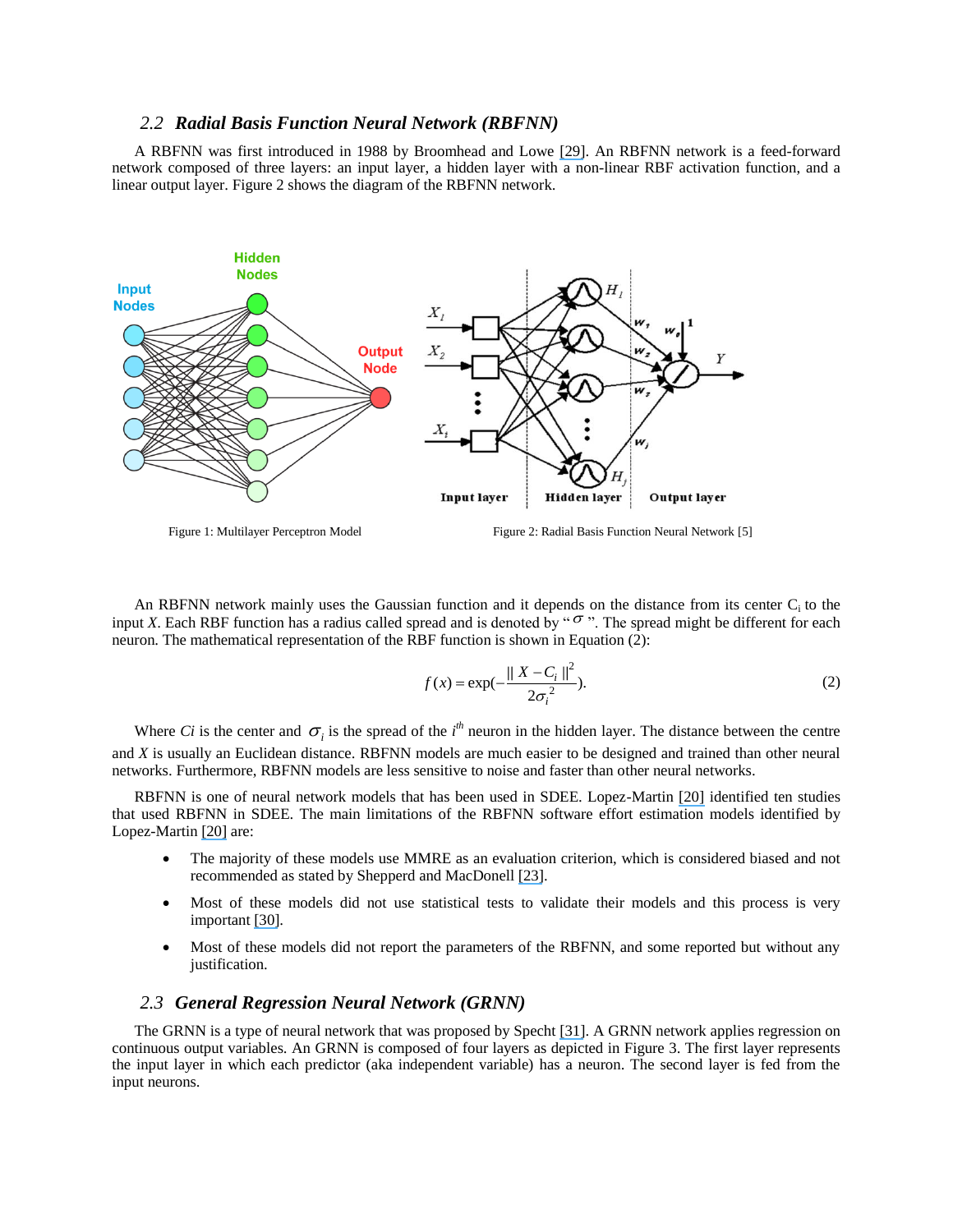The second layer is composed of pattern neurons such that each neuron represents a training row. Each neuron applies the RBF function using the sigma " $\sigma$ " to compute the Euclidean distance from the input vector *X* to the neuron's center. The output of the second layer feeds the third layer (summation neurons).

The third layer is composed of two neurons. The first one is called the denominator summation, which adds the values of the weights coming from each of the second-layer neurons. The other neuron is the numerator summation that adds the weights multiplied by the actual output value of each pattern neurons.



Figure 3: General Regression Neural Network [7]

The fourth layer contains the output neuron, which is the predicted output value. This is calculated based on the division of the value stored in the numerator neuron by the value stored in the denominator neuron.

The application of GRNN models in SDEE is limited. Lopez-Martin applied GRNN models in two studies: [\[19\]](https://www.researchgate.net/publication/220372156_Applying_a_general_regression_neural_network_for_predicting_development_effort_of_short-scale_programs?el=1_x_8&enrichId=rgreq-121515e73c0c79a875db36938266e4ff-XXX&enrichSource=Y292ZXJQYWdlOzI4NDI0MzIyMDtBUzoyOTg1NjAxMzU0MTc4NjdAMTQ0ODE5MzY5MTc3OA==) and [\[32\]](https://www.researchgate.net/publication/257559867_Software_development_effort_prediction_of_industrial_projects_applying_a_general_regression_neural_network?el=1_x_8&enrichId=rgreq-121515e73c0c79a875db36938266e4ff-XXX&enrichSource=Y292ZXJQYWdlOzI4NDI0MzIyMDtBUzoyOTg1NjAxMzU0MTc4NjdAMTQ0ODE5MzY5MTc3OA==). In the first study, short-scaled projects are used, whereas ISBSG industrial projects were used in the second one. Another study was reported by Nassif et al. [33] where projects based on use case points (UCP) were used. The evaluation of the GRNN models was based on their comparison with multiple linear regression models based on the Mean Magnitude of Relative Error (MMRE) or the Mean Magnitude of Error Relative to the estimate (MMER).

#### *2.4 Cascade Correlation Neural Network (CCNN)*

The CCNN was proposed by Fahlman et al. in 1990 [34]. A CCNN network, which is also known as a selforganizing networks, is composed of an input, hidden, and output layers. When the training process starts, a CCNN network is only composed of an input and output layers as depicted in Figure 4. Each input is connected to each output. The bias is represented by the "+1". The "x" sign represents a modifiable weight between the input and the output neurons. In the second stage, neurons are added to the hidden layer one by one. Figure 5 shows a CCNN network with one neuron. The existing input neurons and the output of the previous added neuron feeds the inputs of a new hidden neuron as shown in Figure 5. The square sign denotes fixed weights. When a new hidden neuron is added, the training algorithm tries to reduce the residual error by maximizing the magnitude of the correlation between the new hidden neuron's output and the residual error. If the residual error is not reduced by adding a new hidden neuron, the training process will stop.

Only one study conducted by Nassif at al. [\[21\]](https://www.researchgate.net/publication/233824016_Software_Effort_Estimation_in_the_Early_Stages_of_the_Software_Life_Cycle_Using_a_Cascade_Correlation_Neural_Network_Model?el=1_x_8&enrichId=rgreq-121515e73c0c79a875db36938266e4ff-XXX&enrichSource=Y292ZXJQYWdlOzI4NDI0MzIyMDtBUzoyOTg1NjAxMzU0MTc4NjdAMTQ0ODE5MzY5MTc3OA==) is reported where a CCNN model is used in SDEE. In this study, projects based on use case points were used. The CCNN model was compared to a multiple linear regression model using the MMER criterion.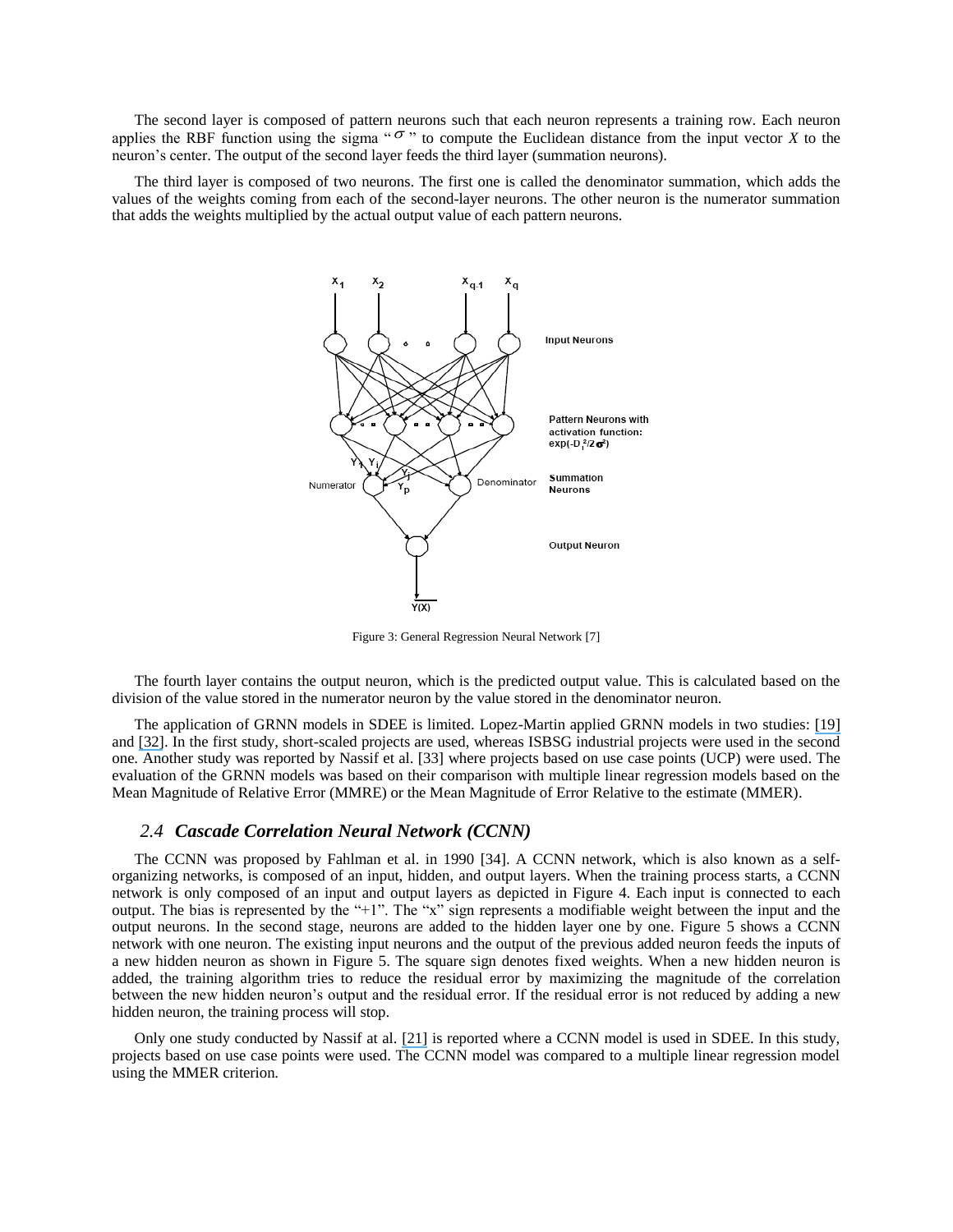As seen above, studies that used MLP models claimed that MLP models are the best among neural network models. This claim is applied to those who used RBFNN, GRNN, and CCNN models as well. There are several reasons behind this discrepancy in results. These include:



- 1. Choosing datasets in model evaluation: This is a very important issue in SDEE. All models are evaluated using datasets and the performance of such models largely depends on the characteristics of the dataset being used. For instance, the performance of a model might excel on one dataset and be detrimental on another dataset. For this reason, SDEE models should be evaluated based on more than one dataset.
- 2. Splitting the dataset into training vs. testing data points: Another issue in evaluating SDEE models is how to split the dataset into training and testing datasets. The traditional method, which most of the above models use, is to randomly split the dataset into 70% for training and 30% for testing. This method, despite its fame, is not recommended for two main reasons. First, by keeping random changing of the 70% / 30% split of a dataset, different results will be obtained. This will lead researchers to choose a split that yields better results. Another reason for not recommending the 70% / 30% split method is that it is not replicable. As an alternative to this split method, Leave-One-Out (LOO) and cross-validation techniques are recommended.
- 3. Choosing performance evaluation criteria*:* There are more than ten evaluation performance criteria that are being used in the evaluation of SDEE models. Some of them are considered biased and should not be used. For instance, the MMRE criterion is in favour of SDEE models that tend to underestimate (predicted effort is less than actual effort). On the contrary, the MMER criterion is in favour to models that overestimate. In spite of its criticism, around 80% of SDEE models have used biased criteria such as MMRE.

In this research, we conduct an unbiased comparative study to compare MLP, RBFNN, GRNN, and CCNN models. First, we used five industrial datasets from the ISBSG. The next section explains the algorithm used to extract and filter these datasets. Second, we used the MAR as an unbiased evaluation performance criteria [\[23\]](https://www.researchgate.net/publication/235948194_Evaluating_prediction_systems_in_software_project_estimation?el=1_x_8&enrichId=rgreq-121515e73c0c79a875db36938266e4ff-XXX&enrichSource=Y292ZXJQYWdlOzI4NDI0MzIyMDtBUzoyOTg1NjAxMzU0MTc4NjdAMTQ0ODE5MzY5MTc3OA==) to compare the four models. So the four models were trained on the same datasets using the cross-validation method, then evaluated using new datasets that were not included in the training stage based on the MAR criterion. Further, we use statistical tests to check if a model is statistically different than other models.

## **3. Datasets**

To perform unbiased comparison between neural network models, we used industrial datasets published by the ISBSG Release 11 [22]. ISBSG Release 11 datasets contain more than 5,000 cross-company projects from all over the world. The main characteristics / issues of ISBSG datasets are as follows:

- 1. ISBSG projects were developed using different platforms, different programming languages, and different software development life cycle models.
- 2. Different metrics for software size are used. These include SLOC, IFPUG, COSMIC, etc.
- 3. Each project is ranked as "A", "B", or "C" based on the quality of this project. The ISBSG guideline recommends dismissing projects whose rank is different from "A" and "B".
- 4. Many rows (projects) contain missing data.
- 5. There are more than 100 columns (features), some of them (such as project number, project date, etc.) are not correlated to the output (software effort). Some of the features are correlated but are statistically insignificant as determined by statistical tests.
- 6. There are two main types of development: new development and enhancement.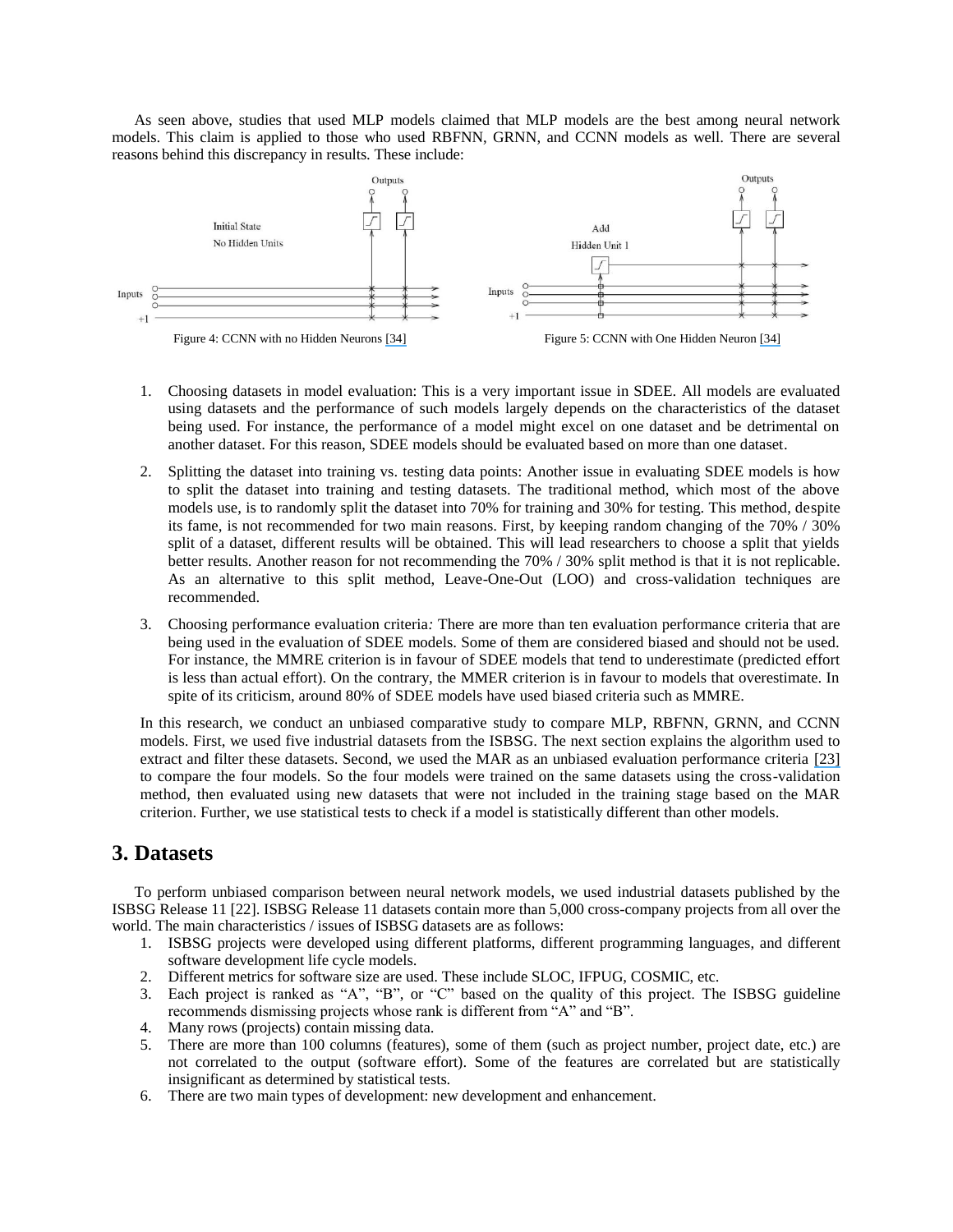7. The dataset is very heterogeneous and the productivity (ratio between software effort and software size) varies dramatically even with the same size metric. For instance, for projects of metric size IFPUG, the productivity varies between 0.1 and 621. For example, if a project size is 100 units, the effort required to develop this project varies between 10 hours (if productivity is 0.1) and 6,210 hours (if productivity is 621). This is a main concern and this issue needs to be addressed.

Based on the above characteristics of ISBSG, we developed an algorithm that is replicable to filter the ISBSG Release 11 and generate five subsets (datasets). We used the guidelines provided by the ISBSG to generate five subsets from the main population. First, regarding the features, we chose IFPUG Adjusted Function Points (AFP), development type of "new development", development platform, language type, resource level and normalised work effort. The latter (normalised work effort) is the output of the model where the other features are the inputs. It is worth mentioning that among the inputs of the model, only the software size (AFP) is a continuous variable where the others are categorical variables. As recommended by ISBSG, only projects of quality rated "A" or "B" with no missing data were considered.

To solve the issue discussed above in issue 7, five different subsets were taken based on the value of the productivity. The first subset is chosen when the values of productivity vary between 0 and 4.9 inclusive. The second one is when the productivity values are between 5 and 9.9, and so on. After five datasets are generated, each dataset is divided into training datasets and testing dataset. The methodology used for datasets splitting is to sort the projects based on chronological order; the oldest 70% projects were used for training and the newest 30% were used for testing. This method resembles the situation in real life where historical projects are used for training to predict the effort of a new project. Please note that this method of splitting is different from the random  $70\%$  /  $30\%$  discussed above since the splitting in this method is not random and this method is replicable.

The algorithm used to generate five subsets (datasets) from the main one is displayed below:

#### **Algorithm for Development Type = New Development:**

- 1. Total number of projects (data points)  $= 5,052$
- 2. Consider only Data Quality A and B (column B in the dataset)  $\rightarrow$  4,474 projects left
- 3. Consider only Count Approach = IFPUG (column E in the dataset)  $\rightarrow 3,614$  projects left
- 4. Select attributes Adjusted Function Points (column G), Normalised Work Effort (Column J), Development Type (column AF), Development Platform (column BQ), Language Type (column BR), and Resource Level (Column CU). Please note that Normalised Work Effort is the output of the model (Dependent Variable) where the other attributes are the input of the model (independent variables). Please also note that Development Type will not be an input because all projects have the same development type  $\rightarrow 3,614$ projects left
- 5. Delete all rows that contain missing data related to each of the above features (part 4)  $\rightarrow$  2,815 projects left
- 6. Select Development Type = New Development  $\rightarrow$  951 projects left
- 7. Divide the main dataset into five main datasets based on productivity value:
	- a. Dataset1: where productivity is between 0 and  $4.9 \rightarrow 288$  projects
	- b. Dataset2: where productivity is between 5 and  $9.9 \rightarrow 260$  projects
	- c. Dataset 3: where productivity is between 10 and 14.9  $\rightarrow$  138 projects
	- d. Dataset4: where productivity is between 15 and 19.9  $\rightarrow$  101 projects
	- e. Dataset5: where productivity is greater than  $20 \rightarrow 164$  projects
- 8. Sort each dataset based on chronological order (based on the attribute 'Year of Project' from oldest to newest). Split the dataset into Training Dataset (the oldest 70% of the dataset) and Testing Dataset (the recent 30% of the dataset)
	- a. Dataset1: 202 training projects (from 1990 to 2001) and 86 testing projects (from 2001 to 2006)
	- b. Dataset2: 182 training projects (from 1994 to 2002) and 78 testing projects (from 2002 to 2008)
	- c. Dataset3: 97 training projects (from 1989 to 2002) and 41 testing projects (from 2002 to 2007)
	- d. Dataset4: 71 training projects (from 1998 to 2003) and 30 testing projects (from 2004 to 2006)
	- e. Dataset5: 115 training projects (from 1993 to 2000) and 49 testing projects (from 2000 to 2008)

Figures 6 to 10 show the relationship between software size (Adjusted Function Points) and software effort (Person-Hours) in each of the five datasets.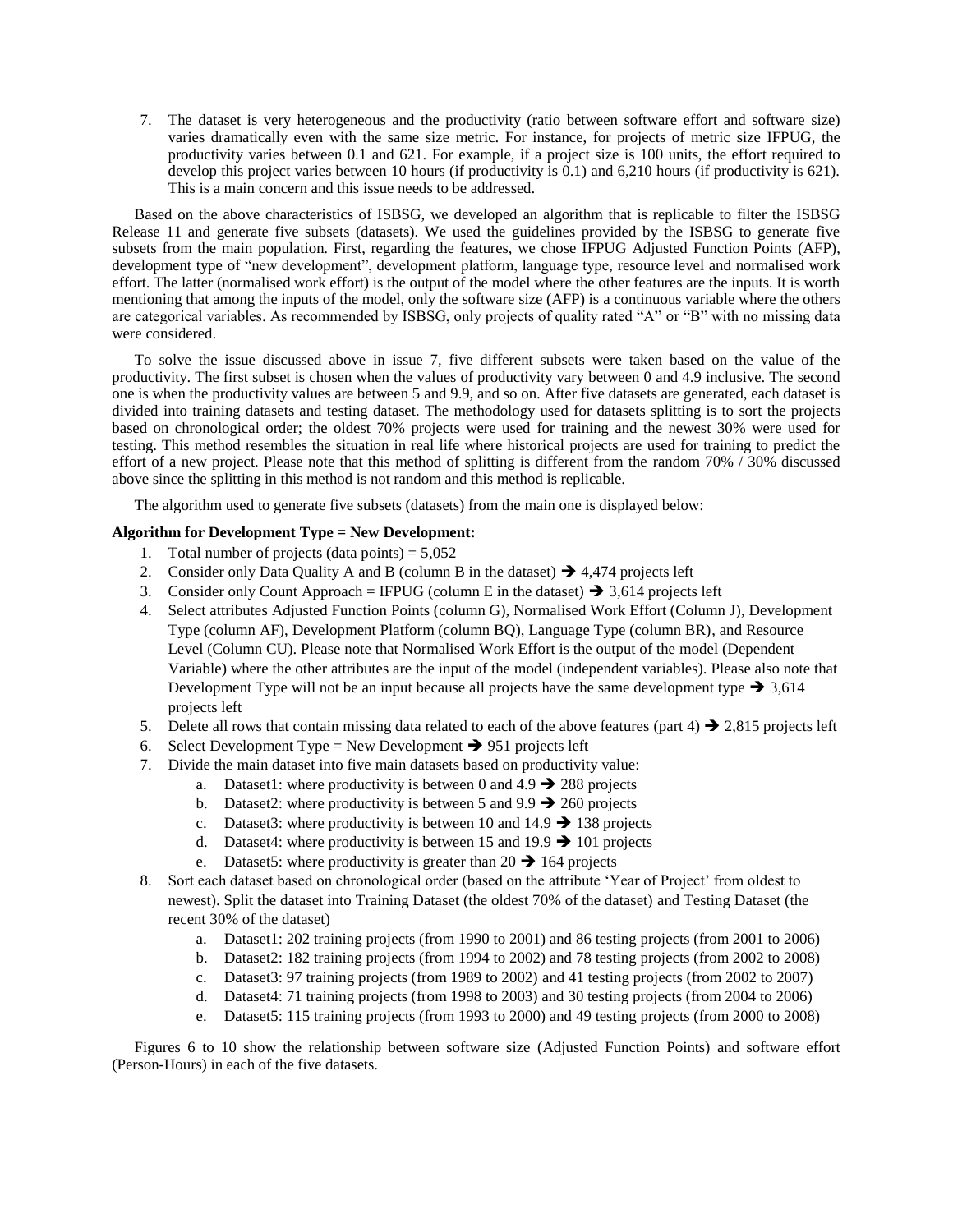

Figure 10: Dataset5

Table 1 shows the descriptive statistics for the output "Effort" for each dataset.

Based on Table 1, we notice that the datasets 1 and 5 are not normally distributed based on the values of the Skewness and Kurtosis. However, the distribution in datasets 3 and 4 is more normal than other datasets. We also conclude from Figures 6 to 10 that datasets 1, 4 and 5 contain some outliers.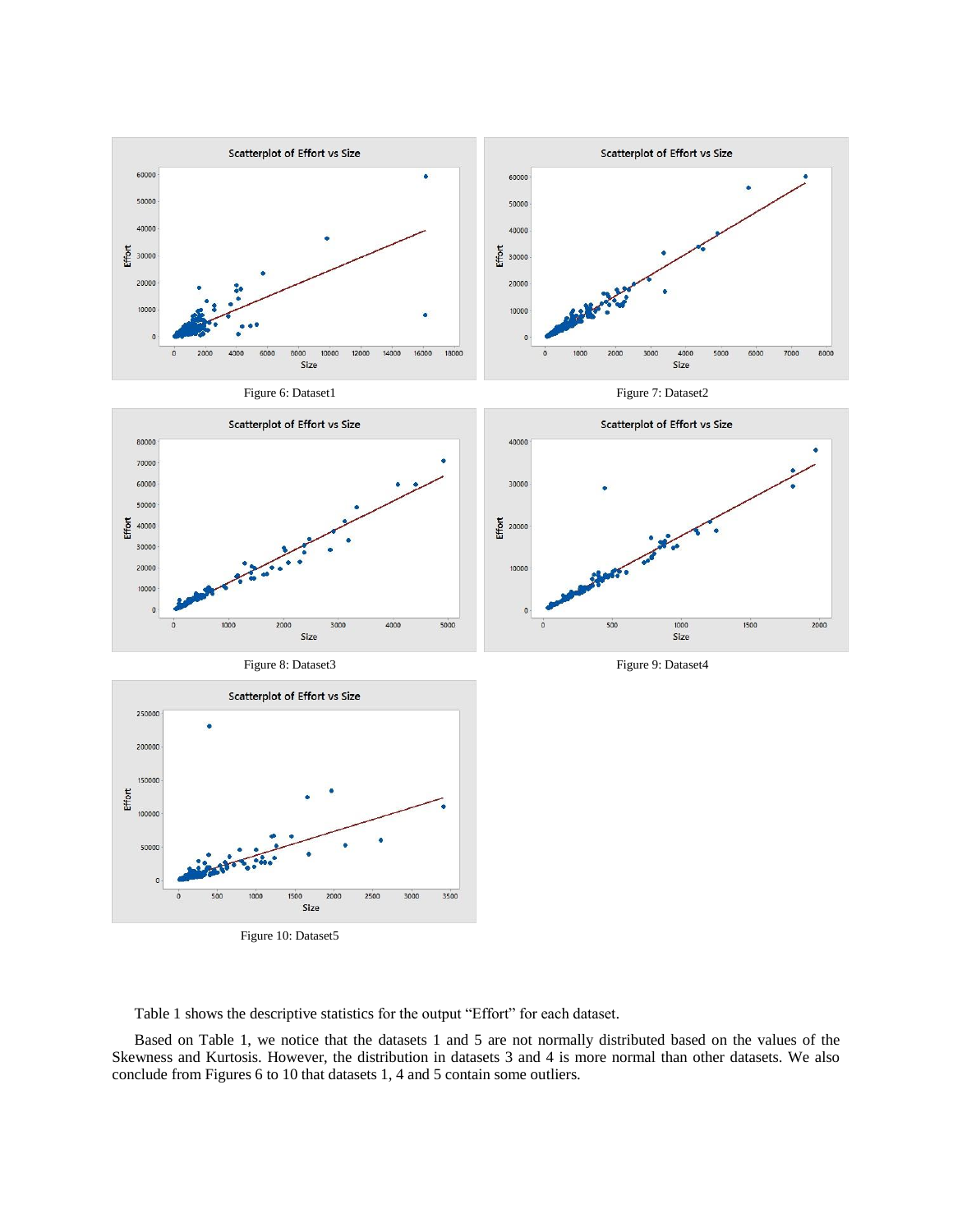|                      | Count | Mean   | <b>StDev</b> | Minimum | Median | Maximum | <b>Skewness</b> | Kurtosis |
|----------------------|-------|--------|--------------|---------|--------|---------|-----------------|----------|
| Dataset1             | 288   | 2,699  | 5,055        | 26      | 1.154  | 59,262  | 6.71            | 62.19    |
| Dataset2             | 260   | 5.209  | 7.297        | 254     | 2,761  | 60.270  | 4.2             | 23.77    |
| Dataset <sub>3</sub> | 138   | 8,556  | 12.448       | 366     | 3,193  | 71,118  | 2.72            | 8.3      |
| Dataset4             | 101   | 8.064  | 7,100        | 498     | 5,565  | 38,095  | 1.89            | 4.28     |
| Dataset <sub>5</sub> | 164   | 15.227 | 26,158       | 686     | 7.579  | 230,514 |                 | 32.39    |

Table 1: Descriptive Statistics for Variable Effort (Person-Hour)

## **4. Evaluation Performance Criteria**

Shepperd and MacDonell [\[23\]](https://www.researchgate.net/publication/235948194_Evaluating_prediction_systems_in_software_project_estimation?el=1_x_8&enrichId=rgreq-121515e73c0c79a875db36938266e4ff-XXX&enrichSource=Y292ZXJQYWdlOzI4NDI0MzIyMDtBUzoyOTg1NjAxMzU0MTc4NjdAMTQ0ODE5MzY5MTc3OA==) criticized the use of the MMRE and MMER criteria despite their popularity because these criteria are biased; the MMRE criterion favours the models that underestimate whereas the MMER criterion favours the models that overestimate. For this reason, we have been using the unbiased criterion Mean Absolute Residual (MAR) to compare the accuracy of neural network models. MAR is expressed as:

$$
MAR = \frac{|Ea - Ep|}{n}
$$
 (3)

Where *Ea* is the actual effort, *Ep* is the predicted effort and *n* is the number of observations. Equation (3) will be used while answering RQ1.

To answer RQ2 (which model tends to overestimate or underestimate), we used the mean of the residuals (MR) criterion which is expressed in Equation (4):

$$
MR = \frac{Ea - Ep}{n} \tag{4}
$$

A negative MR indicates that such model tends to overestimate. On the other hand, a positive value for MR indicates that the model is underestimating.

The question RQ3 will be addressed in Section 6.

#### **5. Models Training and Testing**

As discussed in Section 3, we are using five datasets to compare the four models (MLP, RBFNN, GRNN, and CCNN). Each dataset is split into a training dataset and a testing dataset. All models are trained based on the same datasets using the 10-fold cross validation method. Each model has four inputs, which are: (1) software size (AFP), (2) development platform, (3) language type, and (4) resource level. The output of the model is software effort. After the models have been trained, they were tested on the same datasets that were not included in the training stage.

For the MLP model, we used the conjugate gradient algorithm [\[27\]](https://www.researchgate.net/publication/222482794_Moller_MF_A_Scaled_Conjugate_Gradient_Algorithm_For_Fast_Supervised_Learning_Neural_Networks_6_525-533?el=1_x_8&enrichId=rgreq-121515e73c0c79a875db36938266e4ff-XXX&enrichSource=Y292ZXJQYWdlOzI4NDI0MzIyMDtBUzoyOTg1NjAxMzU0MTc4NjdAMTQ0ODE5MzY5MTc3OA==). One of the most important steps in training an MLP model is to determine the number of the neurons in the hidden layer. In the training process of the MLP model, the initial number of the neurons in the hidden layer was set to one, and then it was incrementally increased by one until optimal results were achieved. If the training error decreases and the validation error begins to increase, the training was stopped to avoid overfitting. At each number of hidden neurons, the residual variance was calculated. The residual variance determines how well the model fits the dataset. The smaller the variance, the more accurate the model is. The parameters of the model are: Convergence Tolerance =  $1.0e^{-5}$ , Maximum Iterations = 10,000, Minimum Gradient =  $1.\overline{0}e^{-6}$ , and Minimum Improvement Delta =  $1.0e^{-6}$ . The number of hidden neurons in Dataset1, Dataset2, Dataset3, Dataset4, and Dataset5 are 11, 4, 4, 2, and 9, respectively.

For the RBFNN model, the number of hidden neurons also varied based on the dataset. For each neuron, each input variable had a width (spread) and a centre. The RBFNN model was trained based on the algorithm proposed by Chen et al. [\[35\]](https://www.researchgate.net/publication/220776800_Orthogonal_Forward_Selection_for_Constructing_the_Radial_Basis_Function_Network_with_Tunable_Nodes?el=1_x_8&enrichId=rgreq-121515e73c0c79a875db36938266e4ff-XXX&enrichSource=Y292ZXJQYWdlOzI4NDI0MzIyMDtBUzoyOTg1NjAxMzU0MTc4NjdAMTQ0ODE5MzY5MTc3OA==). The number of the neurons in the hidden network starts by one and it will be incrementally increased by one until it achieves the optimal training results. Optimal results are achieved when the average error in the training stage and the validation error is minimal. The number of hidden neurons in Dataset1, Dataset2, Dataset3, Dataset4, and Dataset5 are 10, 5, 5, 5, and 8, respectively.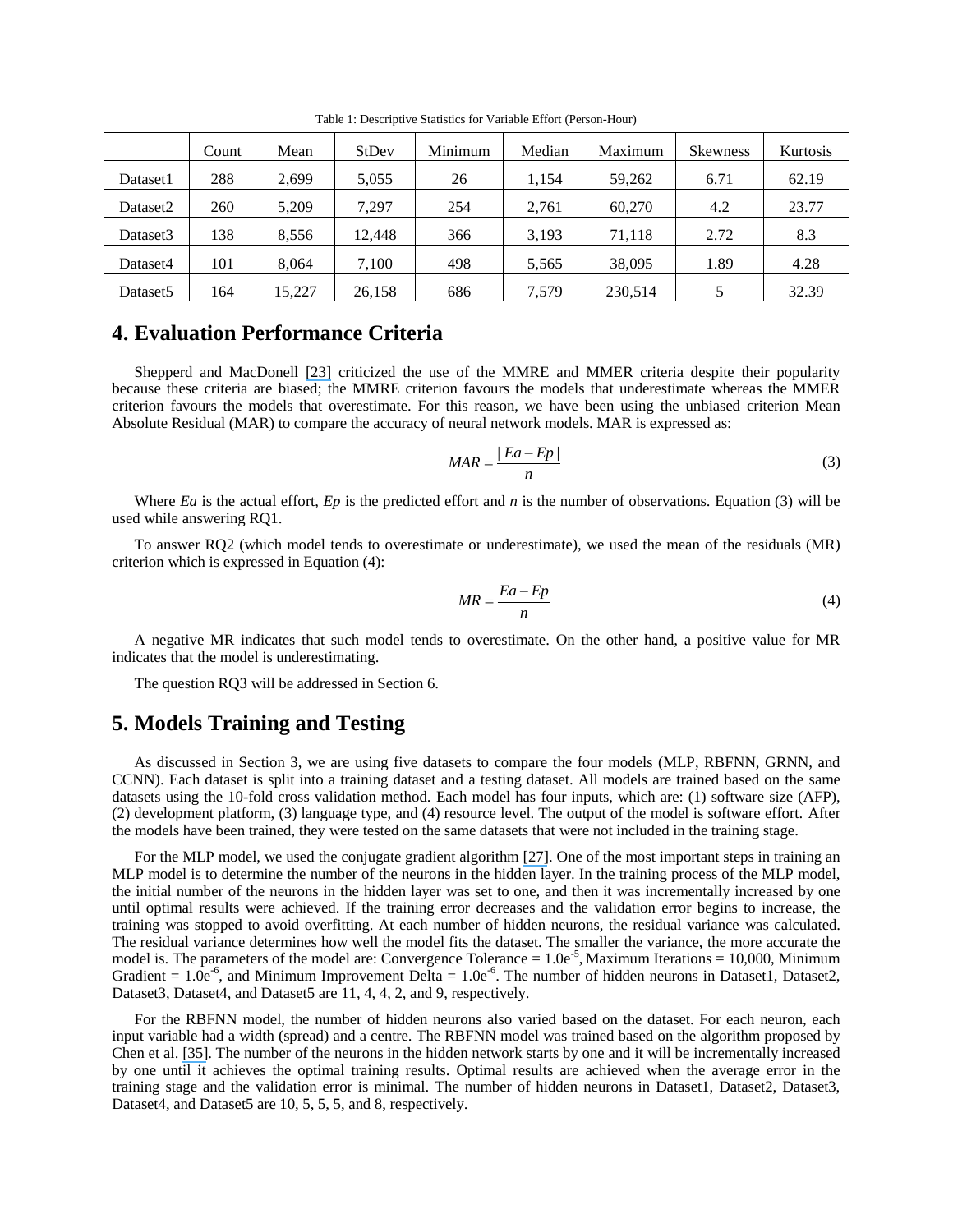For the GRNN, the most important parameter is the spread value. If the spread value is very small, the training error will be small but the validation error will be high and this leads to overfitting. When the spread value increases, the training error increases where the validation error decreases to a point where both the training and validation errors become equal. In GRNN models, a model can have a spread value or each input variable can have a spread value and this is the case in our model. The spread values of software size (AFP) in dataset1, dataset2, dataset3, dataset4, and dataset5 are 0.95, 0.48, 0.88, 0.26, and 1.62, respectively.

For the CCNN, the number of the hidden neurons starts at zero, then it is increased until optimal results are achieved. Optimal results are achieved when the validation residual is minimal. In CCNN models, it is possible that the number of hidden neurons is zero. The number of hidden neurons in dataset1, dataset2, dataset3, dataset4, and dataset5 are 6, 0, 0, 0, and 0, respectively.

When the neural network models were trained, they were tested on a new dataset, as described in Section 3. The values of MAR and MR of each model in each dataset are reported in Table 2. Figures 11 to 15 show the interval plot of the MAR for each dataset. Table 3 displays the significance (number 1 indicates the most significant) of each input variable based on each model for each dataset. In order for the values to fit in the table, the inputs software size, development platform, language type, and resource level are labeled as AFP, DP, LT, and RL, respectively. Moreover, MLP, GRNN, RBFNN, and CCNN are labeled as M, G, R, and C, respectively.

|                      |            |             | <b>MAR</b>   |             | <b>MR</b>  |             |              |             |  |
|----------------------|------------|-------------|--------------|-------------|------------|-------------|--------------|-------------|--|
|                      | <b>MLP</b> | <b>GRNN</b> | <b>RBFNN</b> | <b>CCNN</b> | <b>MLP</b> | <b>GRNN</b> | <b>RBFNN</b> | <b>CCNN</b> |  |
| Dataset1             | 1527       | 1265        | 1124         | 1479        | $-133$     | $-174$      | $-172$       | $-290$      |  |
| Dataset2             | 667        | 1042        | 569          | 544         | 297        | 78          | 197          | 368         |  |
| Dataset <sub>3</sub> | 1039       | 1871        | 588          | 760         | $-138$     | $-384$      | 20           | 69          |  |
| Dataset4             | 1321       | 1373        | 1301         | 1066        | $-621$     | $-1086$     | $-938$       | $-771$      |  |
| Dataset <sub>5</sub> | 7185       | 7087        | 8283         | 6833        | $-1552$    | $-1925$     | $-3377$      | $-1831$     |  |

Table 2: Values of MAR and MR

|                  | AFP |   |   | DP                      |        |        | LT     |        |        | RL     |        |                 |                        |   |        |              |
|------------------|-----|---|---|-------------------------|--------|--------|--------|--------|--------|--------|--------|-----------------|------------------------|---|--------|--------------|
|                  | M   | G | R | $\curvearrowright$<br>◡ | М      | G      | R      | C      | M      | G      | R      | $\sqrt{ }$<br>◡ | М                      | G | R      | $\mathsf{C}$ |
| Set1             |     |   |   |                         | 3      | 4      | 4      | 3      | ∍<br>∸ | ◠<br>∠ | ◠<br>∠ | ◠<br>∼          | 4                      | 3 | 2<br>J | 4            |
| Set2             |     |   |   |                         | ◠<br>∠ | ◠<br>∠ | ◠<br>∠ | ി<br>∠ | 3      | ⌒<br>3 | 3      | 4               | 4                      | 4 | 4      | 3            |
| Set <sub>3</sub> |     |   |   |                         | 3      | ∍<br>∠ | ◠<br>∠ | ∍<br>∠ | ∍<br>∠ | 3      | 3      | 4               | 4                      | 4 | 4      | 3            |
| Set <sub>4</sub> |     |   |   |                         | ◠<br>∠ | ◠<br>∠ | 3      | ∍<br>∠ | 4      | 4      | 3      | 4               | $\mathbf{\Omega}$<br>J | 3 | 4      | 3            |
| Set <sub>5</sub> |     |   |   |                         | ↑<br>∠ | ↑<br>∠ | ◠<br>∠ | ◠      | 4      | 4      | 4      | 4               | 3                      | 3 | ⌒<br>≺ | 3            |

Table 3: Significance of Variables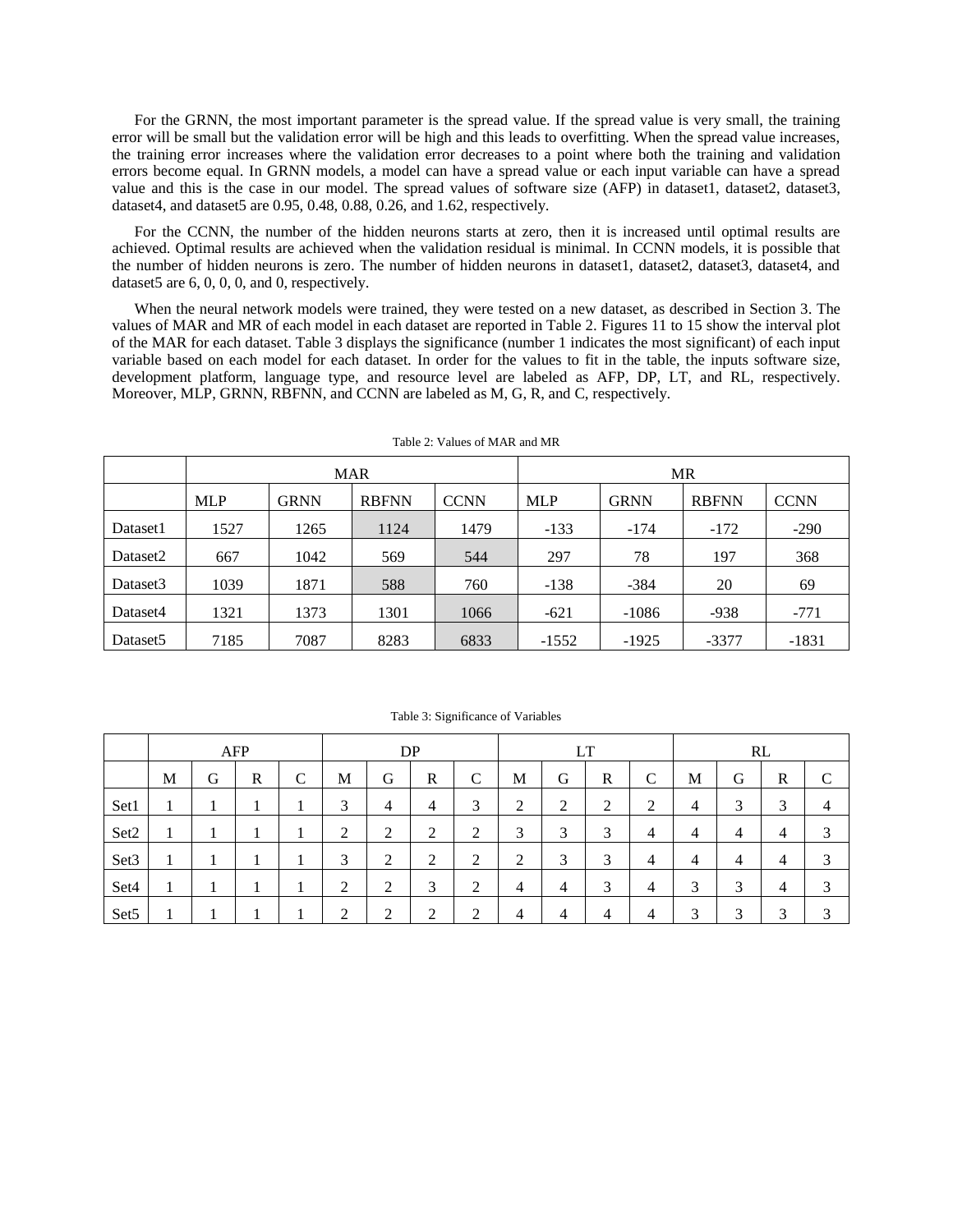

Figure 11: MAR Interval plot - Dataset1 Figure 12: MAR Interval plot - Dataset2





Figure 15: MAR Interval plot - Dataset5

## **6. Discussion**

In this section, we will discuss the results depicted in Section 5 and try to answer the research questions listed in Section 1. Regarding the values of the MAR criterion in Table 2, it is clear (shaded cells) that the CCNN model and the RBFNN model outperform the MLP and the GRNN models since they have the lowest MAR values. Remarkably, the CCNN model excelled in three datasets, followed by the RBFNN which was superior in two datasets. These results are very interesting because the attractiveness of applying CCNN in SDEE is much lower than the attraction of other neural network models such as the MLP and RBFNN models. This indicates that more attention should be given

RBFN2

**CCNN2** 



Figure 13: MAR Interval plot - Dataset3 Figure 14: MAR Interval plot - Dataset4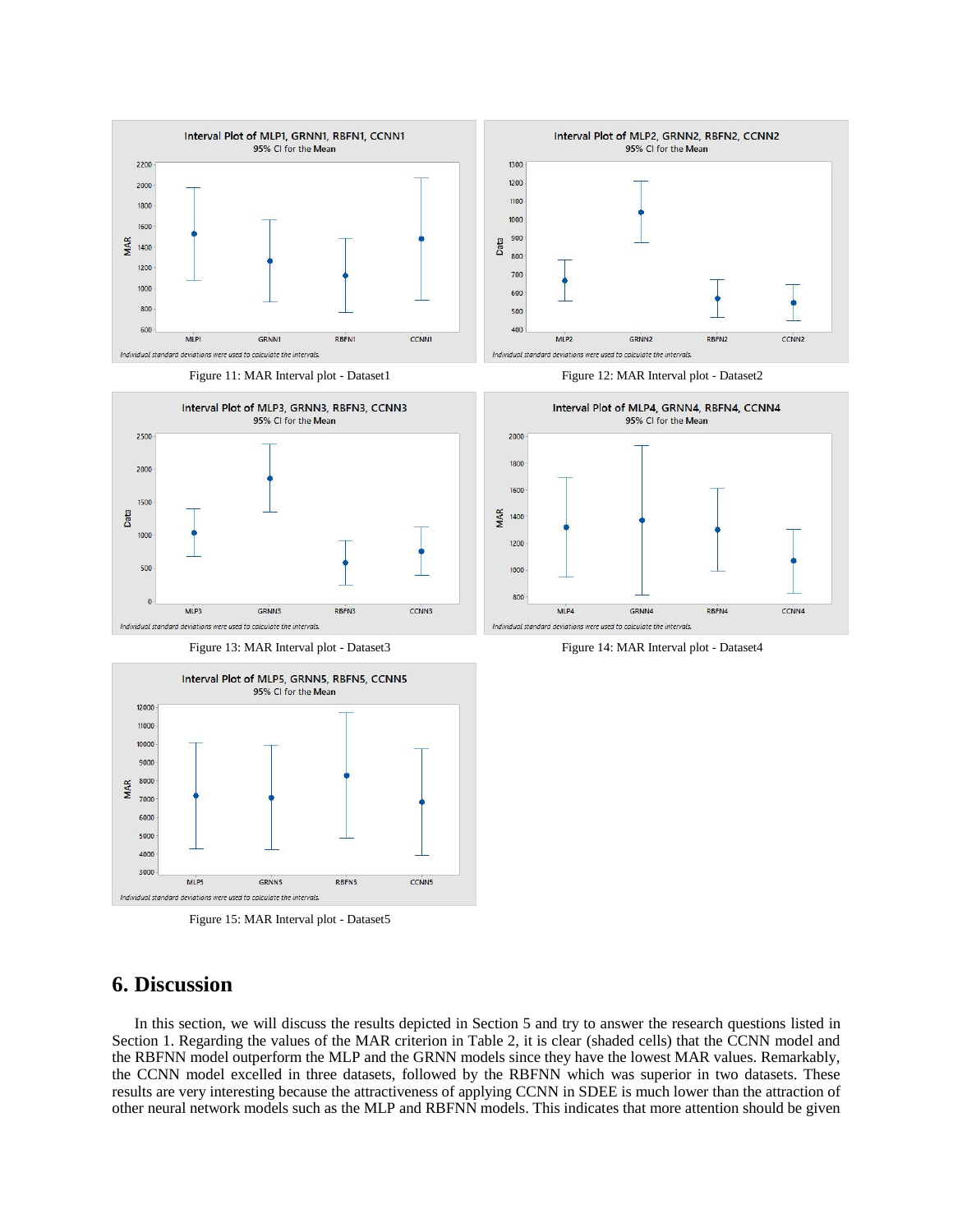to the CCNN in SDEE. However, this observation should not be deemed credible unless supported with statistical tests.

To enrich the investigation of the MAR results of the CCNN model, we conducted statistical tests to see if the CCNN model is statistically different from other models in the five datasets. We also applied statistical tests to see if the RBFNN, the second winning model is statistically different from other models. We applied a normality test on the MAR and found that data were not normally distributed. For this reason, we applied the Wilcoxon test, which is a non-parametric test; this type of tests should be applied when the distribution is not normal. Table 4 shows the results of the Wilcoxon test based on the 95% Confidence Interval. Shaded cells indicate that the model is statistically different at 95% CI.

|          | P value at 95% Confidence Interval (CI) |                                   |                                    |                                   |                                    |  |  |  |  |  |
|----------|-----------------------------------------|-----------------------------------|------------------------------------|-----------------------------------|------------------------------------|--|--|--|--|--|
| Dataset  | <b>CCNN</b><br>VS.<br><b>MLP</b>        | <b>CCNN</b><br>VS.<br><b>GRNN</b> | <b>CCNN</b><br>VS.<br><b>RBFNN</b> | <b>RBFNN</b><br>VS.<br><b>MLP</b> | <b>RBFNN</b><br>VS.<br><b>GRNN</b> |  |  |  |  |  |
| Dataset1 | 0.33                                    | 0.22                              | 0.43                               | 0.07                              | 0.10                               |  |  |  |  |  |
| Dataset2 | 0.10                                    | 0.00                              | 0.79                               | 0.17                              | 0.00                               |  |  |  |  |  |
| Dataset3 | 0.00                                    | 0.00                              | 0.18                               | 0.00                              | 0.00                               |  |  |  |  |  |
| Dataset4 | 0.55                                    | 0.70                              | 0.30                               | 0.56                              | 0.19                               |  |  |  |  |  |
| Dataset5 | 0.88                                    | 0.50                              | 0.39                               | 0.38                              | 0.96                               |  |  |  |  |  |

Table 4: Wilcoxon Test for the CCNN and RBFNN Models

The null and the alternative hypothesis of the Wilcoxon test of the CCNN model are as follows:

H0: The CCNN mode is not statistically different from the other models at 95% CI.

H1: The CCNN mode is statistically different from the other models at 95% CI.

The null and the alternative hypothesis of the Wilcoxon test of the RBFNN model are as follows:

H0: The RBFNN mode is not statistically different from the other models at 95% CI.

H<sub>1</sub>: The RBFNN mode is statistically different from the other models at 95% CI.

If the p-value is less than 0.05, then we reject the null hypothesis. Otherwise, we fail to reject the null hypothesis. Based on Table 4, we notice that The CCNN model is not statistically different from the RBFNN model in all datasets. Moreover, both models fail to be statistically different from other models in all datasets. Based on Table 2, we notice that the CCNN model slightly outperforms the RBFNN model based on the MAR criterion but based on statistical tests, these models are almost identical.

#### *6.1 Answers to Research Questions*

RQ1: Which of the above neural network models (MLP, GRNN, RBFNN, and CRNN) has the lowest MAR?

Based on the results of the experiments, we conclude that the CCNN model outperforms other models in 60% of the datasets when the MAR criterion was used. The RBFNN is ranked second since it outperformed other models based on 40% of the datasets. However, when we applied the Wilcoxon non-parametric test, we noticed that the CCNN model was not statistically different from other models in all datasets.

RQ2: Which neural network model tends to overestimate and which tends to underestimate?

Based on the MR values in Table 2, we conclude that the MLP and GRNN models tend to overestimate based on 80% of the datasets, followed by the RBFNN and CCNN models which tend to overestimate based on 60% of the datasets. Moreover, we notice that the peak of overestimation of the effort occurs when Dataset5 is used. Figure 10 shows that Dataset5 contains an outlier and this may affect the performance of the neural network models. Some models are more sensitive to outliers than other models. Furthermore, Datset5 is not normally distributed, as opposed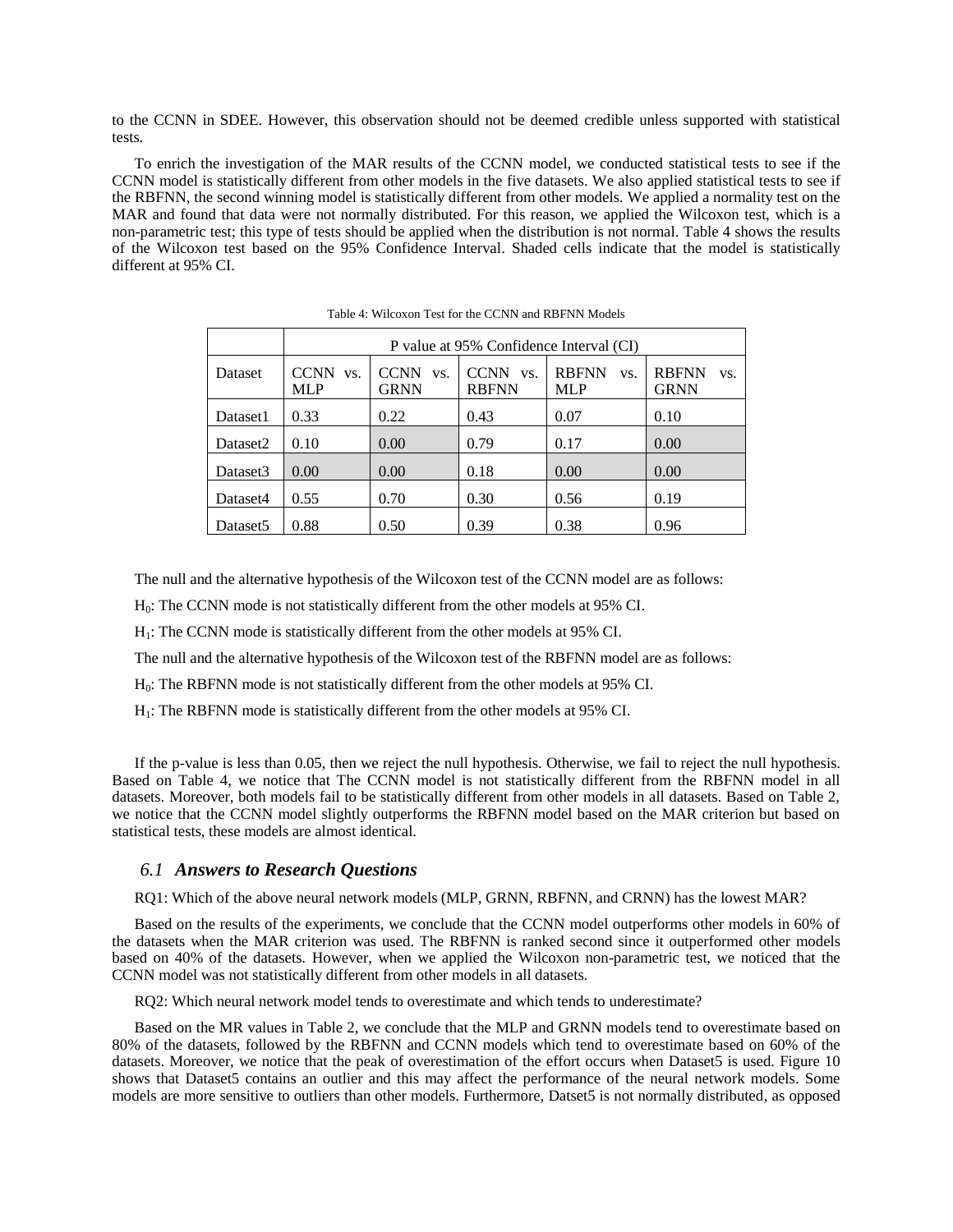to Dataset3; in the latter we notice that there are no outliers and the distribution is more normal than other datasets. The RBFNN model looks as if it is more sensitive to outliers than other models and when data are not normally distributed; this happens because it is the highest among other models that tend to overestimate. On the other hand, the RBFNN model is not overestimating nor underestimating in Dataset3 where there are no outliers and data are more normally distributed.

RQ3: Does the significance of model inputs vary from model to model?

In Table 3, we notice that software size is the most significant attribute in all models based on the five datasets. However, the significance of other features (development platform, language type, and resource type) varies from model to model even within the same dataset. This outcome contradicts with non-machine learning models, such as statistical model, when the stepwise regression, for example, can be used to determine the significance of each independent variable (features) based on a certain level of significance (e.g.,  $\alpha = 0.05$ ). In other words, the stepwise regression test should not be used with neural network models to determine the significance of the model inputs.

## **7. Threats to Validity**

In this section we mention some threats that might have affected the validity of the neural network models, which indirectly have an impact on the comparisons. These include:

- 1. We did not use the MMRE as a performance evaluation criterion as suggested by Shepperd and MacDonell [23] because it is biased and favours models that underestimate. However, if we had used MMRE, this would have helped in comparing models developed in other studies since the MMRE is the most used criterion in similar research.
- 2. We used datasets from the ISBSG to conduct the experiments. These datasets came from different companies. This process is called cross-company as opposed to within-company where projects are developed in the same company. There is a debate as to whether using cross-company projects is significantly different form using within-company projects [36]. Nonetheless, not using within-company projects in this research can be considered a threat.
- 3. We used the 10-fold cross validation technique in the training process of the models. Some studies prefer using the Leave-One-Out (LOO) method, especially with small datasets.

## **8. Conclusions and Future Work**

This research has been carried out to compare four neural network models: (1) Multilayer Perceptron (MLP), (2) General Regression Neural Network (GRNN), (3) Radial Basis Function Neural Network (RBFNN), and (4) Cascade Correlation Neural Network (CCNN). We used five datasets extracted from the ISBSG. The performance criterion used was the Mean Absolute Residual (MAR). Each model has four inputs: (1) software size, (2) development platform, (3) language type, and (4) resource level. Software effort was the output of the model. The comparison was based on three research questions:

RQ1: Which of the above neural network models (MLP, GRNN, RBFNN, and CRNN) has the lowest MAR?

RQ2: Which neural network model tends to overestimate and which tends to underestimate?

RQ3: Does the significance of model inputs vary from model to model?

Based on the resulting discussions in Sections 5 and 6, we conclude the following:

- 1. The CCNN model outperformed other models based on 60%, of the datasets followed by the RBFNN model that surpassed other models based on 40% of the datasets.
- 2. We conducted statistical tests and found that the CCNN model, despite its high performance, is not statistically different from other models.
- 3. The four models tend to overestimate the effort required to develop software projects.
- 4. The RBFNN is sensitive to outliers and when data are not normally distributed.
- 5. Software size is the most significant attribute in all models. The significance of other attributes varies from model to model.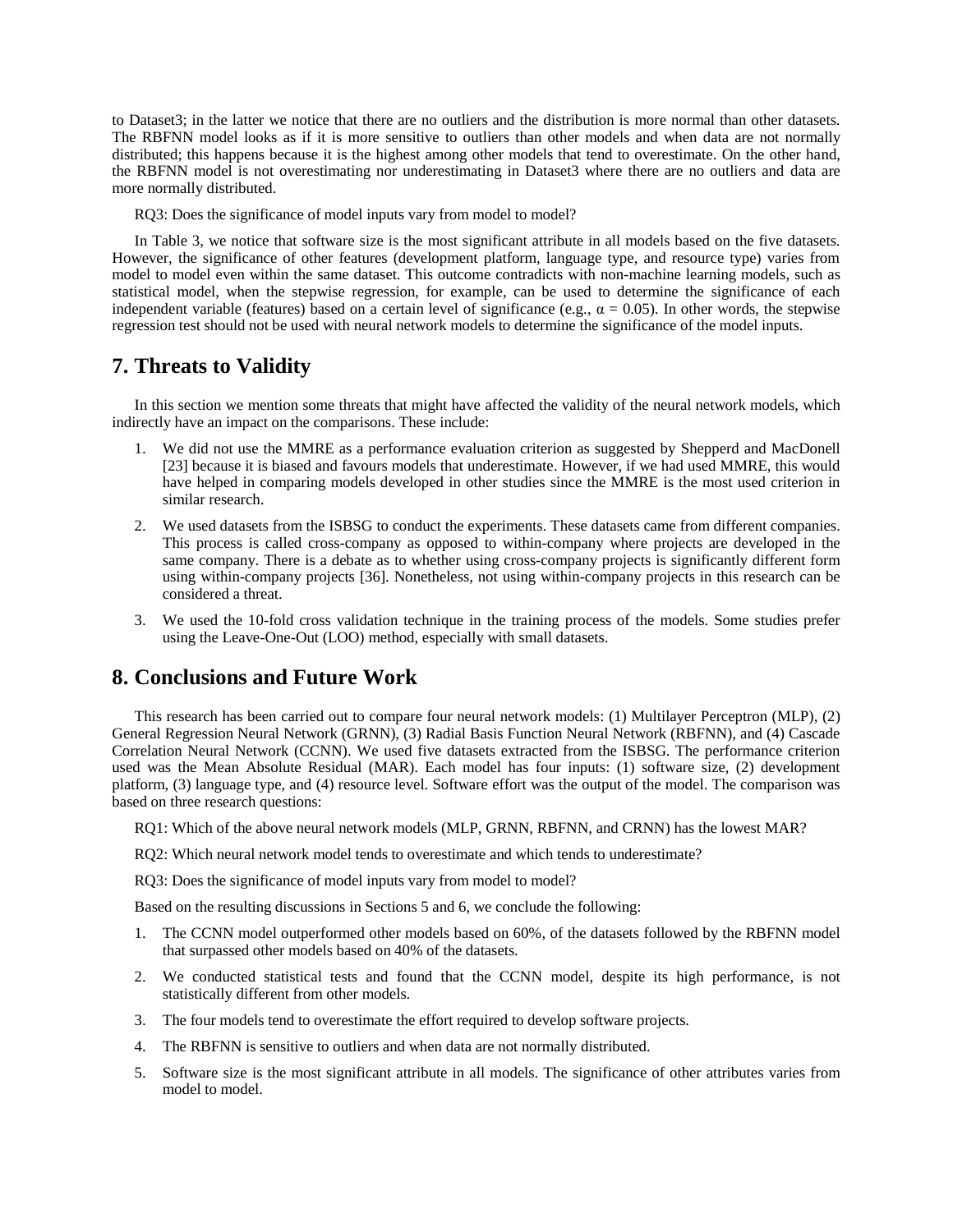Future work will focus on conducting the comparison of models using within-company projects. LOO validation technique and other performance evaluation criteria can also be considered in the future.

## **Compliance with Ethical Standards**

Ali Bou Nassif would you to thank the University of Sharjah for supporting this research.

Luiz Fernando Capretz and Danny Ho would like to thank the Natural Sciences and Engineering Research Council of Canada (NSERC) for their support of this work through a Discovery Grant -Team.

Conflict of Interest: The authors declare that they have no conflict of interest.

Informed consent: This study does not involve any human participants and/or animals.

## **References**

[1] D. Eck, B. Brundick, T. Fettig, J. Dechoretz and J. Ugljesa, "Parametric estimating handbook," The International Society of Parametric Analysis (ISPA), Fourth Edition. 2009.

[2] J. Lynch. Chaos manifesto. The Standish Group. Boston. 2009[Online]. Available:

http://www.standishgroup.com/newsroom/chaos\_2009.php.

[3] [M. Jorgensen and M. Shepperd, "A Systematic Review of Software Development Cost Estimation Studies,"](https://www.researchgate.net/publication/3189714_A_Systematic_Review_Of_Software_Development_Cost_Estimation_Studies?el=1_x_8&enrichId=rgreq-121515e73c0c79a875db36938266e4ff-XXX&enrichSource=Y292ZXJQYWdlOzI4NDI0MzIyMDtBUzoyOTg1NjAxMzU0MTc4NjdAMTQ0ODE5MzY5MTc3OA==) *[IEEE Transactions on Software Engineering,](https://www.researchgate.net/publication/3189714_A_Systematic_Review_Of_Software_Development_Cost_Estimation_Studies?el=1_x_8&enrichId=rgreq-121515e73c0c79a875db36938266e4ff-XXX&enrichSource=Y292ZXJQYWdlOzI4NDI0MzIyMDtBUzoyOTg1NjAxMzU0MTc4NjdAMTQ0ODE5MzY5MTc3OA==)* vol. 33(1), pp. 33-53, 2007.

[4] [E. Mendes, N. Mosley and I. Watson, "A comparison of case-based reasoning approaches," in](https://www.researchgate.net/publication/221024116_A_comparison_of_case-based_reasoning_approaches?el=1_x_8&enrichId=rgreq-121515e73c0c79a875db36938266e4ff-XXX&enrichSource=Y292ZXJQYWdlOzI4NDI0MzIyMDtBUzoyOTg1NjAxMzU0MTc4NjdAMTQ0ODE5MzY5MTc3OA==) *Proceedings of the [11th International Conference on World Wide Web,](https://www.researchgate.net/publication/221024116_A_comparison_of_case-based_reasoning_approaches?el=1_x_8&enrichId=rgreq-121515e73c0c79a875db36938266e4ff-XXX&enrichSource=Y292ZXJQYWdlOzI4NDI0MzIyMDtBUzoyOTg1NjAxMzU0MTc4NjdAMTQ0ODE5MzY5MTc3OA==)* Honolulu, Hawaii, USA, 2002, pp. 272-280.

[5] [M. Jørgensen, "Forecasting of software development work effort: Evidence on expert judgment](https://www.researchgate.net/publication/222516376_Forecasting_of_software_development_work_effort_Evidence_on_expert_judgement_and_formal_models?el=1_x_8&enrichId=rgreq-121515e73c0c79a875db36938266e4ff-XXX&enrichSource=Y292ZXJQYWdlOzI4NDI0MzIyMDtBUzoyOTg1NjAxMzU0MTc4NjdAMTQ0ODE5MzY5MTc3OA==) and formal models," *[International Journal of Forecasting,](https://www.researchgate.net/publication/222516376_Forecasting_of_software_development_work_effort_Evidence_on_expert_judgement_and_formal_models?el=1_x_8&enrichId=rgreq-121515e73c0c79a875db36938266e4ff-XXX&enrichSource=Y292ZXJQYWdlOzI4NDI0MzIyMDtBUzoyOTg1NjAxMzU0MTc4NjdAMTQ0ODE5MzY5MTc3OA==)* vol. 23(3), pp. 449-462, 2007.

[6] B. W. Boehm, *[Software Engineering Economics.](https://www.researchgate.net/publication/284543783_Software_Engineering_Economics?el=1_x_8&enrichId=rgreq-121515e73c0c79a875db36938266e4ff-XXX&enrichSource=Y292ZXJQYWdlOzI4NDI0MzIyMDtBUzoyOTg1NjAxMzU0MTc4NjdAMTQ0ODE5MzY5MTc3OA==)* Prentice-Hall, 1981.

[7] D. D. Galorath and M. W. Evans, *Software Sizing, Estimation, and Risk Management.* Boston, MA, USA: Auerbach Publications, 2006.

[8] L. H. Putnam, "A General Empirical Solution to the Macro Software Sizing and Estimating Problem," *IEEE Transactions on Software Engineering,* vol. 4(4), pp. 345-361, 1978.

[9] [C. Lopez-Martin, "A fuzzy logic model for predicting the development effort of short scale programs based upon](https://www.researchgate.net/publication/220199190_A_fuzzy_logic_model_for_predicting_the_development_effort_of_short_scale_programs_based_upon_two_independent_variables?el=1_x_8&enrichId=rgreq-121515e73c0c79a875db36938266e4ff-XXX&enrichSource=Y292ZXJQYWdlOzI4NDI0MzIyMDtBUzoyOTg1NjAxMzU0MTc4NjdAMTQ0ODE5MzY5MTc3OA==) [two independent variables,"](https://www.researchgate.net/publication/220199190_A_fuzzy_logic_model_for_predicting_the_development_effort_of_short_scale_programs_based_upon_two_independent_variables?el=1_x_8&enrichId=rgreq-121515e73c0c79a875db36938266e4ff-XXX&enrichSource=Y292ZXJQYWdlOzI4NDI0MzIyMDtBUzoyOTg1NjAxMzU0MTc4NjdAMTQ0ODE5MzY5MTc3OA==) *Applied Soft Computing,* vol. 11(1), pp. 724-732, 1, 2011.

[10] [A. B. Nassif, D. Ho and L. F. Capretz, "Towards an Early Software Estimation Using Log-linear Regression](https://www.researchgate.net/publication/233823984_Towards_an_early_software_estimation_using_log-linear_regression_and_a_multilayer_perceptron_model?el=1_x_8&enrichId=rgreq-121515e73c0c79a875db36938266e4ff-XXX&enrichSource=Y292ZXJQYWdlOzI4NDI0MzIyMDtBUzoyOTg1NjAxMzU0MTc4NjdAMTQ0ODE5MzY5MTc3OA==)  [and a Multilayer Perceptron Model,"](https://www.researchgate.net/publication/233823984_Towards_an_early_software_estimation_using_log-linear_regression_and_a_multilayer_perceptron_model?el=1_x_8&enrichId=rgreq-121515e73c0c79a875db36938266e4ff-XXX&enrichSource=Y292ZXJQYWdlOzI4NDI0MzIyMDtBUzoyOTg1NjAxMzU0MTc4NjdAMTQ0ODE5MzY5MTc3OA==) *Journal of Systems and Software,* vol. 86(1), pp. 144-160, 2013.

[11] [A. B. Nassif, L. F. Capretz and D. Ho, "Estimating software effort using an ANN model based on use case](https://www.researchgate.net/publication/234117276_Estimating_Software_Effort_Using_an_ANN_Model_Based_on_Use_Case_Points?el=1_x_8&enrichId=rgreq-121515e73c0c79a875db36938266e4ff-XXX&enrichSource=Y292ZXJQYWdlOzI4NDI0MzIyMDtBUzoyOTg1NjAxMzU0MTc4NjdAMTQ0ODE5MzY5MTc3OA==)  points," in *11th International Conference on Machine Learning and Applications (ICMLA 2012)*, Boca Raton, [Florida, USA, 2012, pp. 42-47.](https://www.researchgate.net/publication/234117276_Estimating_Software_Effort_Using_an_ANN_Model_Based_on_Use_Case_Points?el=1_x_8&enrichId=rgreq-121515e73c0c79a875db36938266e4ff-XXX&enrichSource=Y292ZXJQYWdlOzI4NDI0MzIyMDtBUzoyOTg1NjAxMzU0MTc4NjdAMTQ0ODE5MzY5MTc3OA==) 

[12] [A. B. Nassif, L. F. Capretz and D. Ho, "Estimating software effort based on use case point model using sugeno](https://www.researchgate.net/publication/221417349_Estimating_Software_Effort_Based_on_Use_Case_Point_Model_Using_Sugeno_Fuzzy_Inference_System?el=1_x_8&enrichId=rgreq-121515e73c0c79a875db36938266e4ff-XXX&enrichSource=Y292ZXJQYWdlOzI4NDI0MzIyMDtBUzoyOTg1NjAxMzU0MTc4NjdAMTQ0ODE5MzY5MTc3OA==)  fuzzy inference system," in [23rd IEEE International Conference on Tools with Artificial Intelligence,](https://www.researchgate.net/publication/221417349_Estimating_Software_Effort_Based_on_Use_Case_Point_Model_Using_Sugeno_Fuzzy_Inference_System?el=1_x_8&enrichId=rgreq-121515e73c0c79a875db36938266e4ff-XXX&enrichSource=Y292ZXJQYWdlOzI4NDI0MzIyMDtBUzoyOTg1NjAxMzU0MTc4NjdAMTQ0ODE5MzY5MTc3OA==) Florida, USA, [2011, pp. 393-398.](https://www.researchgate.net/publication/221417349_Estimating_Software_Effort_Based_on_Use_Case_Point_Model_Using_Sugeno_Fuzzy_Inference_System?el=1_x_8&enrichId=rgreq-121515e73c0c79a875db36938266e4ff-XXX&enrichSource=Y292ZXJQYWdlOzI4NDI0MzIyMDtBUzoyOTg1NjAxMzU0MTc4NjdAMTQ0ODE5MzY5MTc3OA==) 

[13] [A. B. Nassif, L. F. Capretz and D. Ho, "A regression model with mamdani fuzzy inference system for early](https://www.researchgate.net/publication/233824054_A_Regression_Model_with_Mamdani_Fuzzy_Inference_System_for_Early_Software_Effort_Estimation_Based_on_Use_Case_Diagrams?el=1_x_8&enrichId=rgreq-121515e73c0c79a875db36938266e4ff-XXX&enrichSource=Y292ZXJQYWdlOzI4NDI0MzIyMDtBUzoyOTg1NjAxMzU0MTc4NjdAMTQ0ODE5MzY5MTc3OA==)  [software effort](https://www.researchgate.net/publication/233824054_A_Regression_Model_with_Mamdani_Fuzzy_Inference_System_for_Early_Software_Effort_Estimation_Based_on_Use_Case_Diagrams?el=1_x_8&enrichId=rgreq-121515e73c0c79a875db36938266e4ff-XXX&enrichSource=Y292ZXJQYWdlOzI4NDI0MzIyMDtBUzoyOTg1NjAxMzU0MTc4NjdAMTQ0ODE5MzY5MTc3OA==)

estimation based on use case diagrams," in *[Third International Conference on Intelligent Computing and Intelligent](https://www.researchgate.net/publication/233824054_A_Regression_Model_with_Mamdani_Fuzzy_Inference_System_for_Early_Software_Effort_Estimation_Based_on_Use_Case_Diagrams?el=1_x_8&enrichId=rgreq-121515e73c0c79a875db36938266e4ff-XXX&enrichSource=Y292ZXJQYWdlOzI4NDI0MzIyMDtBUzoyOTg1NjAxMzU0MTc4NjdAMTQ0ODE5MzY5MTc3OA==)  Systems,* [Guangzhou, Guangdong, 2011, pp. 615-620.](https://www.researchgate.net/publication/233824054_A_Regression_Model_with_Mamdani_Fuzzy_Inference_System_for_Early_Software_Effort_Estimation_Based_on_Use_Case_Diagrams?el=1_x_8&enrichId=rgreq-121515e73c0c79a875db36938266e4ff-XXX&enrichSource=Y292ZXJQYWdlOzI4NDI0MzIyMDtBUzoyOTg1NjAxMzU0MTc4NjdAMTQ0ODE5MzY5MTc3OA==)

[14] [A. Idri and A. Abran, "COCOMO cost model using fuzzy logic," in](https://www.researchgate.net/publication/286742360_Cocomo_Cost_Model_Using_Fuzzy_Logic?el=1_x_8&enrichId=rgreq-121515e73c0c79a875db36938266e4ff-XXX&enrichSource=Y292ZXJQYWdlOzI4NDI0MzIyMDtBUzoyOTg1NjAxMzU0MTc4NjdAMTQ0ODE5MzY5MTc3OA==) *7th International Conference on Fuzzy [Theory and Technology,](https://www.researchgate.net/publication/286742360_Cocomo_Cost_Model_Using_Fuzzy_Logic?el=1_x_8&enrichId=rgreq-121515e73c0c79a875db36938266e4ff-XXX&enrichSource=Y292ZXJQYWdlOzI4NDI0MzIyMDtBUzoyOTg1NjAxMzU0MTc4NjdAMTQ0ODE5MzY5MTc3OA==)* 2000, pp. 1-4.

[15] [X. Huang, D. Ho, J. Ren and L. F. Capretz, "Improving the COCOMO model using a neuro-fuzzy approach,"](https://www.researchgate.net/publication/222542054_Improving_the_COCOMO_model_using_a_neuro-fuzzy_approach?el=1_x_8&enrichId=rgreq-121515e73c0c79a875db36938266e4ff-XXX&enrichSource=Y292ZXJQYWdlOzI4NDI0MzIyMDtBUzoyOTg1NjAxMzU0MTc4NjdAMTQ0ODE5MzY5MTc3OA==) *Applied Soft Computing,* [vol. 7\(1\), pp. 29-40, 2007.](https://www.researchgate.net/publication/222542054_Improving_the_COCOMO_model_using_a_neuro-fuzzy_approach?el=1_x_8&enrichId=rgreq-121515e73c0c79a875db36938266e4ff-XXX&enrichSource=Y292ZXJQYWdlOzI4NDI0MzIyMDtBUzoyOTg1NjAxMzU0MTc4NjdAMTQ0ODE5MzY5MTc3OA==)

[16] [W. L. Du, L. F. Capretz, A. B. Nassif and D. Ho, "A Hybrid Intelligent Model for Software Cost Estimation,"](https://www.researchgate.net/publication/259759853_A_Hybrid_Intelligent_Model_for_Software_Cost_Estimation?el=1_x_8&enrichId=rgreq-121515e73c0c79a875db36938266e4ff-XXX&enrichSource=Y292ZXJQYWdlOzI4NDI0MzIyMDtBUzoyOTg1NjAxMzU0MTc4NjdAMTQ0ODE5MzY5MTc3OA==)  *Journal of Computer Science,* [vol. 9\(11\), pp. 1506-1513, 2013.](https://www.researchgate.net/publication/259759853_A_Hybrid_Intelligent_Model_for_Software_Cost_Estimation?el=1_x_8&enrichId=rgreq-121515e73c0c79a875db36938266e4ff-XXX&enrichSource=Y292ZXJQYWdlOzI4NDI0MzIyMDtBUzoyOTg1NjAxMzU0MTc4NjdAMTQ0ODE5MzY5MTc3OA==)

[17] [B. Boehm, C. Abts and S. Chulani, "Software development cost estimation approaches: A survey,"](https://www.researchgate.net/publication/220300696_Software_development_cost_estimation_approaches_-_A_survey?el=1_x_8&enrichId=rgreq-121515e73c0c79a875db36938266e4ff-XXX&enrichSource=Y292ZXJQYWdlOzI4NDI0MzIyMDtBUzoyOTg1NjAxMzU0MTc4NjdAMTQ0ODE5MzY5MTc3OA==) *Annals of Software Engineering,* [vol. 10\(1\), pp. 177-205, 2000.](https://www.researchgate.net/publication/220300696_Software_development_cost_estimation_approaches_-_A_survey?el=1_x_8&enrichId=rgreq-121515e73c0c79a875db36938266e4ff-XXX&enrichSource=Y292ZXJQYWdlOzI4NDI0MzIyMDtBUzoyOTg1NjAxMzU0MTc4NjdAMTQ0ODE5MzY5MTc3OA==) 

[18] [J. Wen, S. Li, Z. Lin, Y. Hu and C. Huang, "Systematic literature review of machine learning based software](https://www.researchgate.net/publication/220609785_Systematic_literature_review_of_machine_learning_based_software_development_effort_estimation_models?el=1_x_8&enrichId=rgreq-121515e73c0c79a875db36938266e4ff-XXX&enrichSource=Y292ZXJQYWdlOzI4NDI0MzIyMDtBUzoyOTg1NjAxMzU0MTc4NjdAMTQ0ODE5MzY5MTc3OA==)  [development effort estimation models,"](https://www.researchgate.net/publication/220609785_Systematic_literature_review_of_machine_learning_based_software_development_effort_estimation_models?el=1_x_8&enrichId=rgreq-121515e73c0c79a875db36938266e4ff-XXX&enrichSource=Y292ZXJQYWdlOzI4NDI0MzIyMDtBUzoyOTg1NjAxMzU0MTc4NjdAMTQ0ODE5MzY5MTc3OA==) *Information and Software Technology,* vol. 54(1), pp. 41-59, 2012.